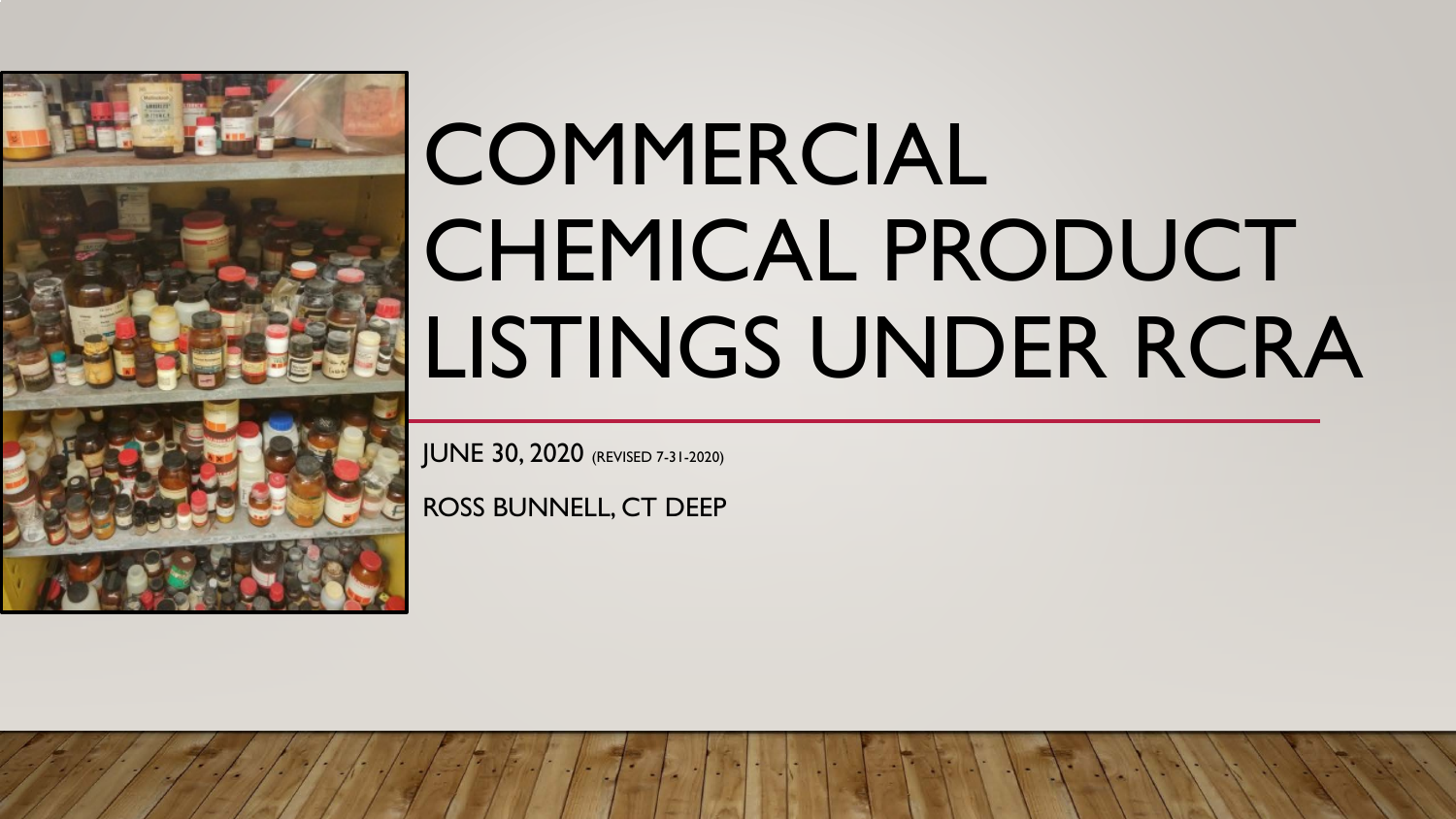# WHY ARE WE TALKING ABOUT COMMERCIAL CHEMICAL PRODUCTS (CCP**S**)?

- CCPs are different from other hazardous wastes:
	- Not generated from a manufacturing process.
	- Not always easily recognizable as wastes.
	- Often generated by non-traditional types of generators (e.g., virgin product suppliers and haulers, warehouses, institutions, offices, etc.  $\sim$  manufacturing facilities).
- Present unique challenges:
	- The scope of the U and P listings is confusing/complicated.
	- Hazardous waste determinations can be tricky.
	- Point of generation can be difficult to determine.
	- Present practical issues with identification and proper management.



2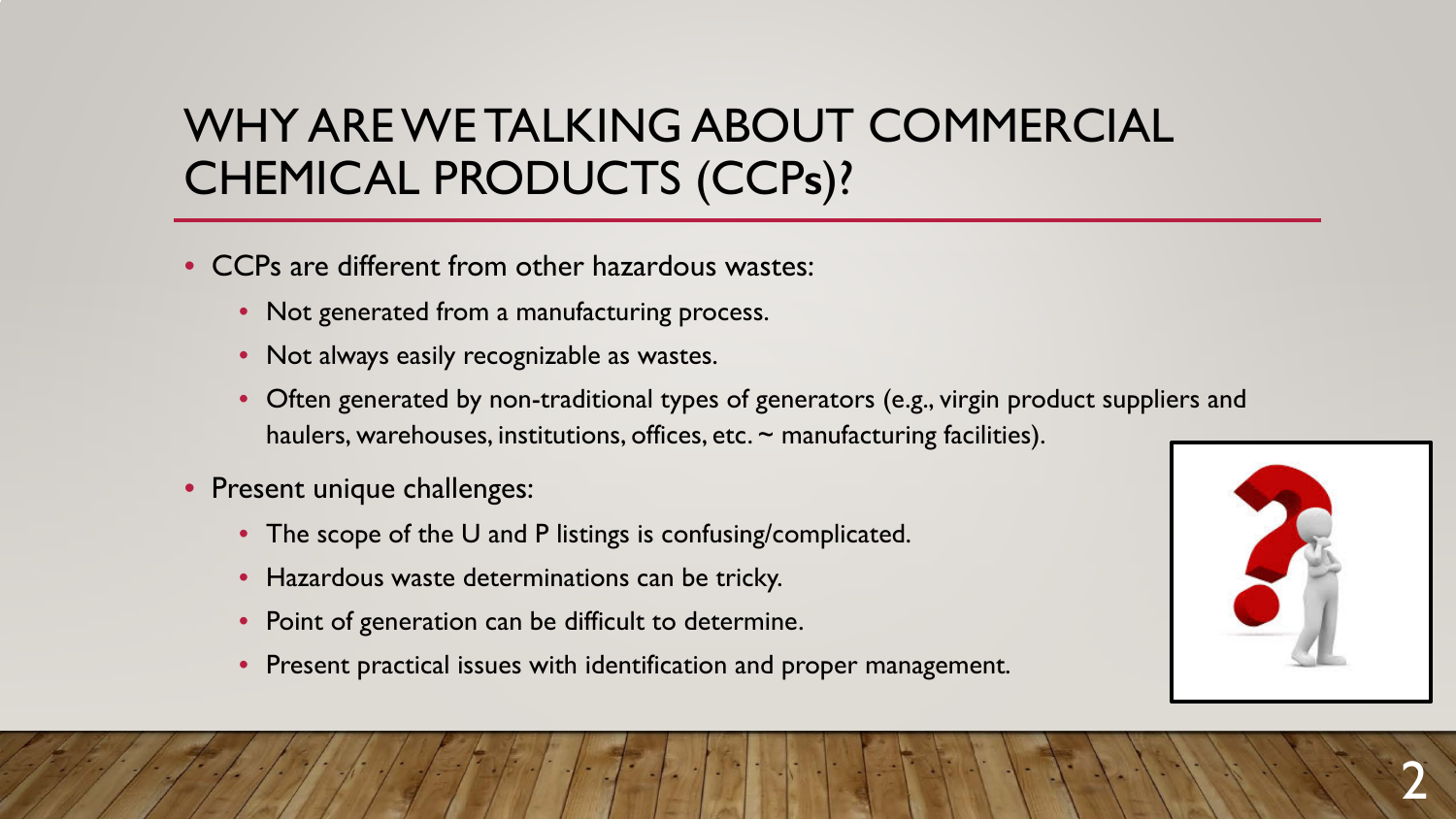### TOPICS WE WILL COVER

- How CCPs fit in to the definition of solid and hazardous waste.
	- When are they regulated?
	- When are they exempt?
- What materials are and are not CCPs.
- Important policy interpretations regarding CCPs.



• Note: this presentation reflects the federal rules. State rules may be different in some respects.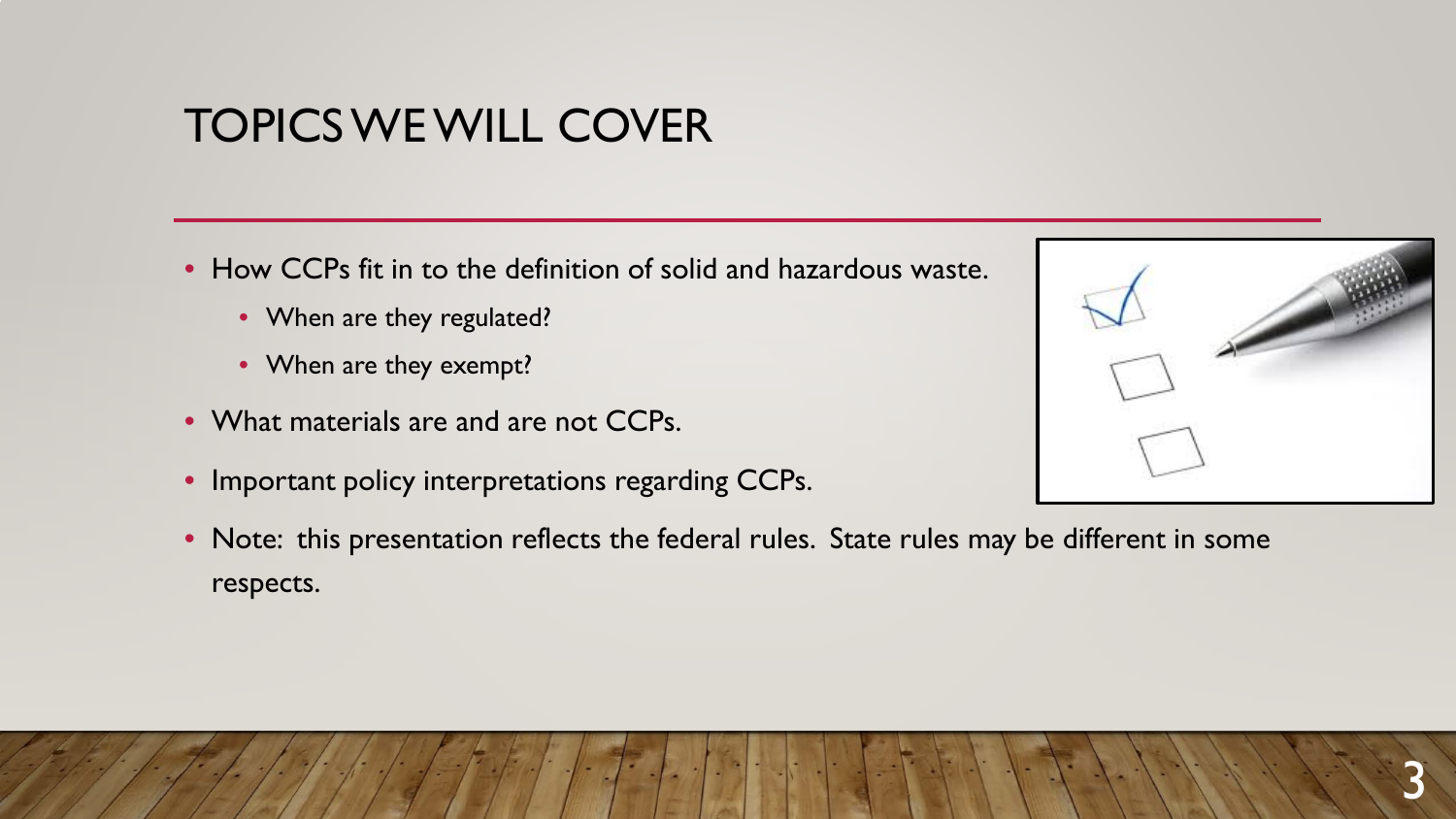

(2) It exhibits any of the characteristics of hazardous waste or is listed in  $\S$ §261.31 – 261.33. [40 CFR 261.3(a)]

\*Solid waste only for the purposes of determining if a material is a hazardous waste. Has no bearing on applicability of state or federal solid waste regulations.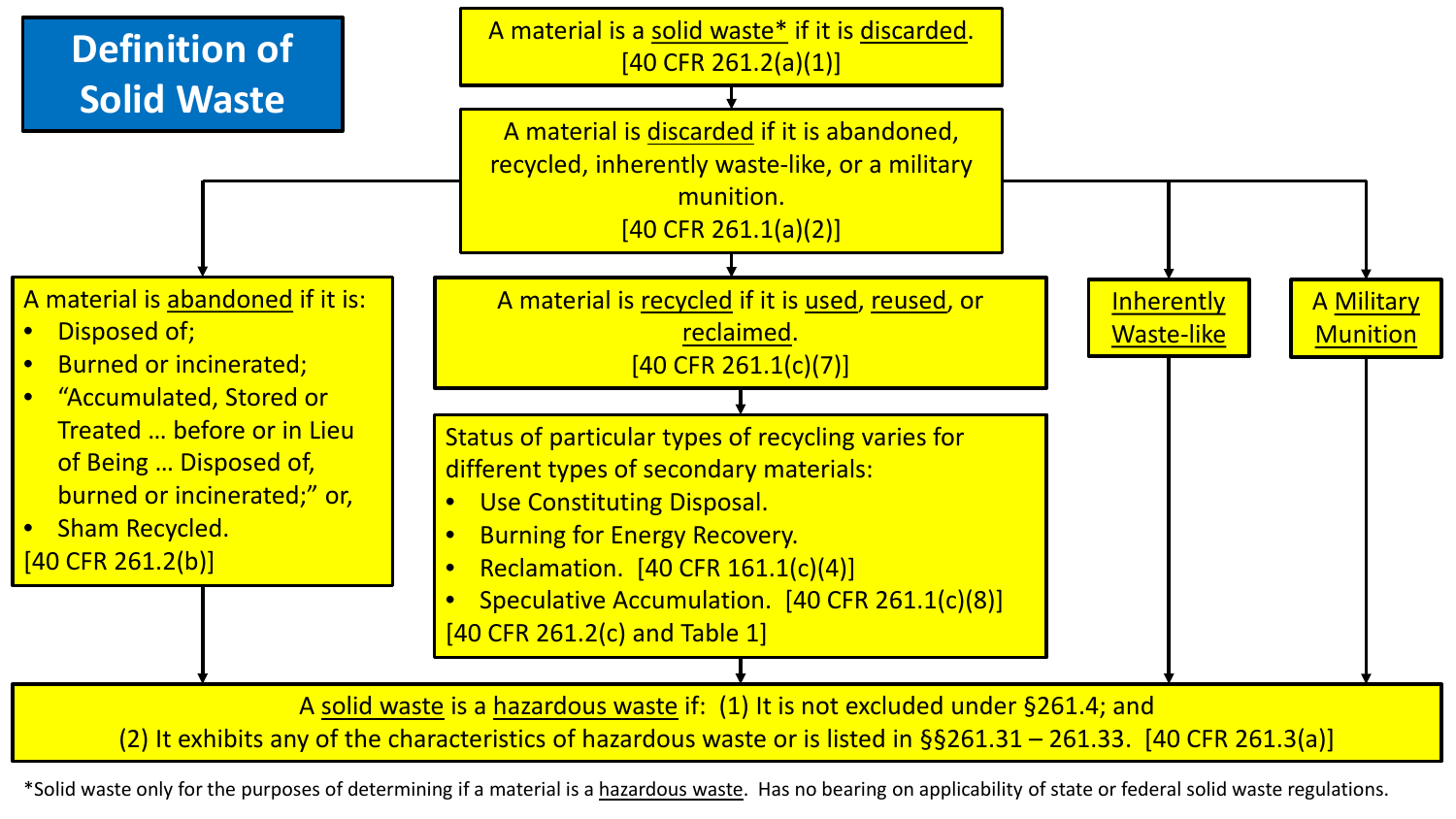|                                                                  | Use<br>constituting<br>disposal<br>(\$261.2(c)(1)) | <b>Energy</b><br>recovery/fuel<br>(\$261.2(c)(2)) | Reclamation (§261.2(c)<br>$(3)$ ), except as<br>provided in §§261.4(a)<br>$(17)$ , 261.4(a)(23), 261.4(a)<br>(24) or 261.4(a)(27) | Speculative<br>accumulation<br>(\$261.2(c)(4)) |
|------------------------------------------------------------------|----------------------------------------------------|---------------------------------------------------|-----------------------------------------------------------------------------------------------------------------------------------|------------------------------------------------|
|                                                                  |                                                    | 2                                                 | 3                                                                                                                                 | 4                                              |
| Spent Materials                                                  | (*)                                                | (*)                                               | (*)                                                                                                                               | (*)                                            |
| Sludges (listed in 40 CFR<br>Part 261.31 or 261.32)              | $(\star)$                                          | (*)                                               | (*)                                                                                                                               | $(\star)$                                      |
| Sludges exhibiting a<br>characteristic of<br>hazardous waste     | $(\star)$                                          | $(\star)$                                         |                                                                                                                                   | $(\star)$                                      |
| By-products (listed in 40<br>CFR 261.31 or 261.32)               | $(\star)$                                          | (*)                                               | (*)                                                                                                                               | $(\star)$                                      |
| By-products exhibiting a<br>characteristic of<br>hazardous waste | $(\star)$                                          | $(\star)$                                         |                                                                                                                                   | $(\star)$                                      |
| Commercial chemical<br>products listed in 40<br>CFR 261.33       | (*)                                                | $(\star)$                                         |                                                                                                                                   |                                                |
| Scrap metal that is not<br>excluded under 40 CFR<br>261.4(a)(13) | (*)                                                | (*)                                               | (*)                                                                                                                               | (*)                                            |

NOTE: The terms "spent materials," "sludges," "by-products," and "scrap metal" and "processed scrap metal" are defined in §261.1.

#### **40 CFR 261.2 Table 1:**

- CCPs  $\frac{are}{}$  SW  $(*)$  when recycled by being used in a manner constituting disposal, and when being burned for energy recovery or fuel blended.
- CCPs are not SW (-) when recycled by being reclaimed or speculatively accumulated.
- Table refers only to CCPs "listed in 40 CFR 261.33." However, characteristically hazardous CCPs [are regulated the same way \(ROL](https://rcrapublic.epa.gov/files/11713.pdf) 11713, [50 FR 14219\)](https://archive.epa.gov/epawaste/hazard/web/pdf/50fr1421604111985.pdf).
- The term "commercial chemical product" is not defined in §261.1, but in §261.33.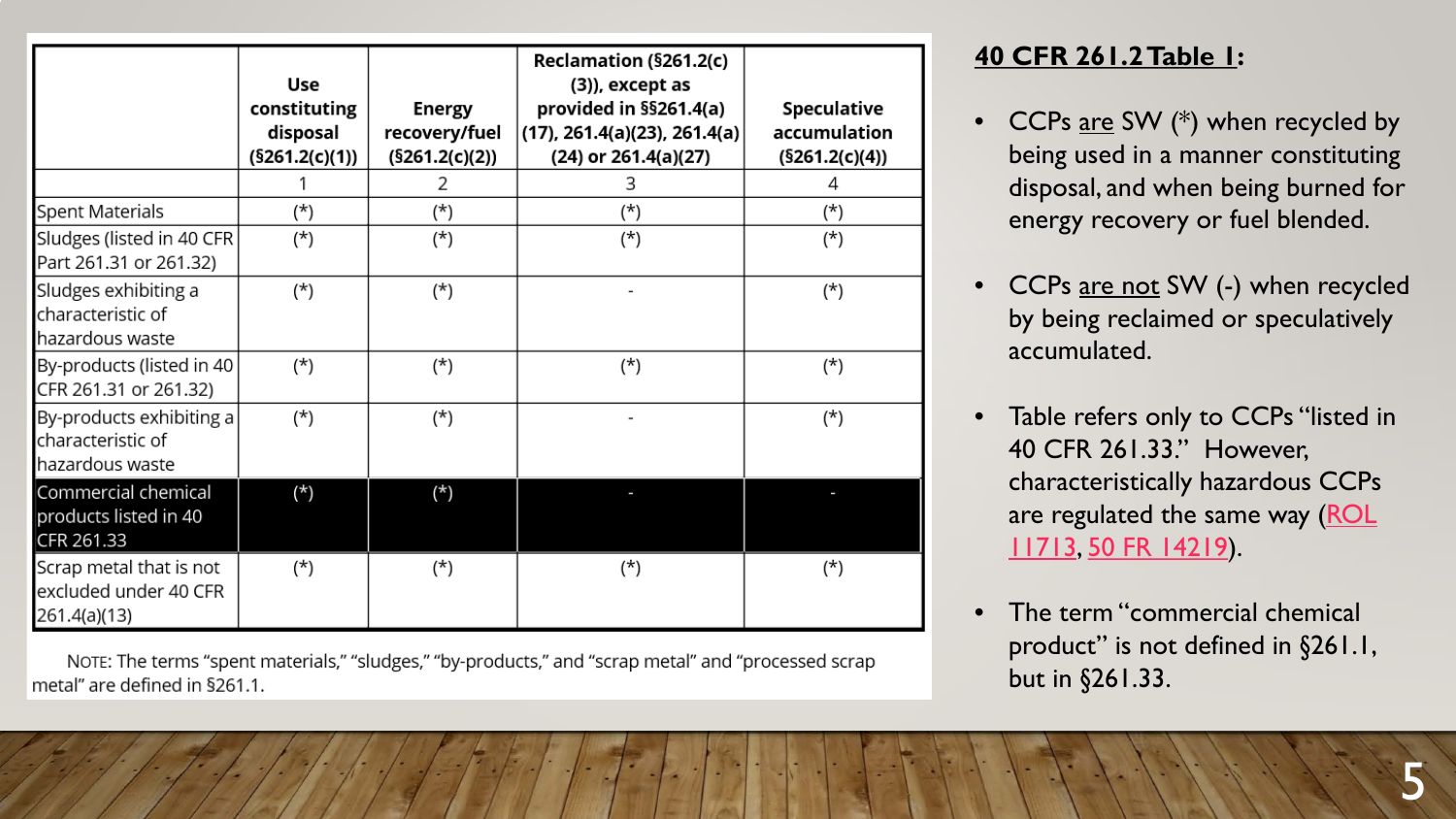# SOOO… WHICH CCP**<sup>S</sup>** ARE SOLID AND HAZARDOUS WASTES?

- CCPs are solid waste when they are:
	- Abandoned.
		- Disposed of.
		- Burned or incinerated.
		- Accumulated, stored, or treated before or in lieu of being disposed of, burned or incinerated.
	- Recycled (use constituting disposal and burning for energy recovery only).
	- Sham recycled.
- Not solid waste when they are:
	- Recycled via reclamation or speculative accumulation.
	- Used or reused.
- If a CCP is a solid waste and characteristic or listed hazardous waste.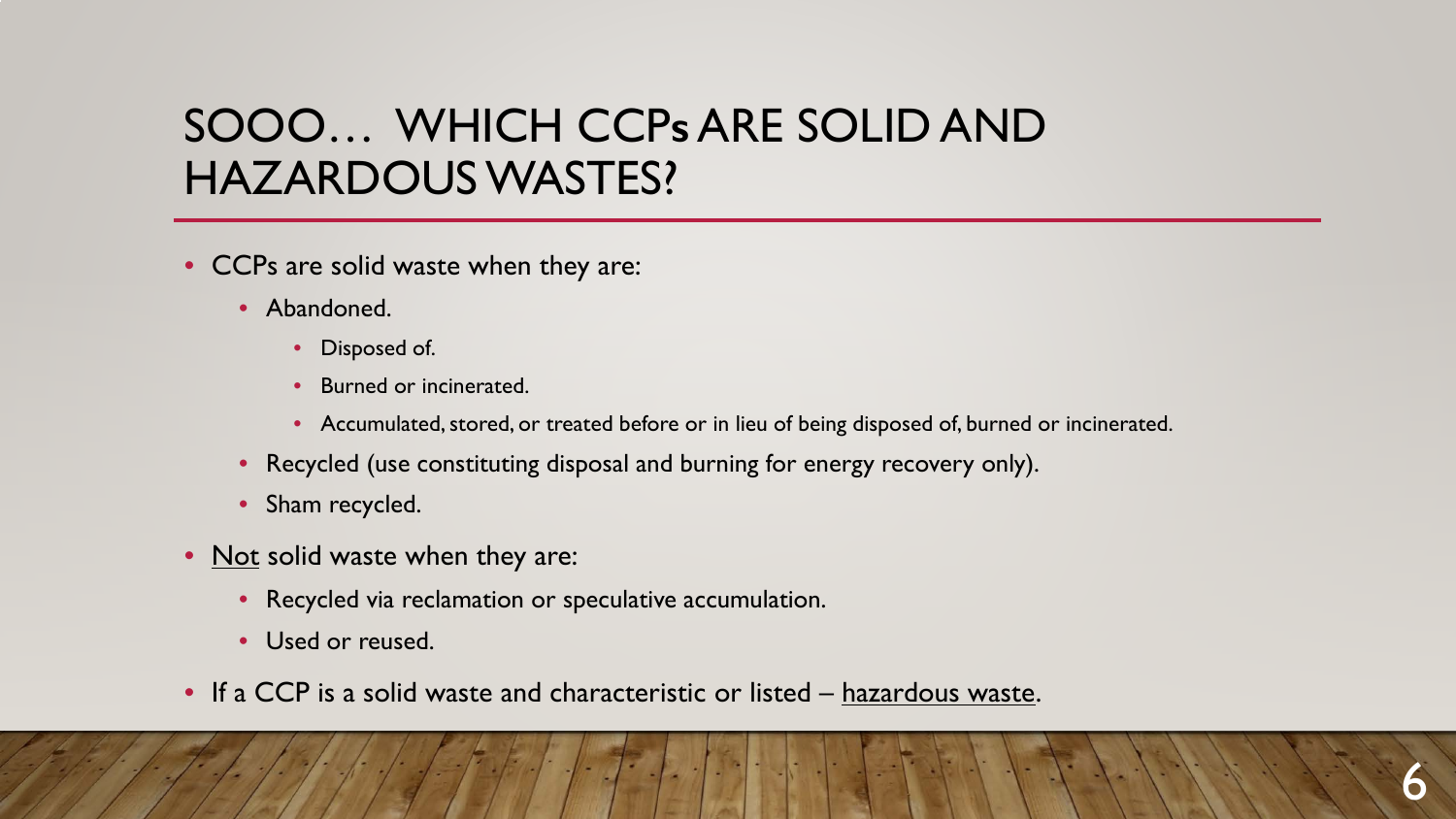#### 40 CFR 261.33 – THE U AND P LISTS

- [40 CFR 261.33](https://www.ecfr.gov/cgi-bin/text-idx?SID=1e6d31255b84b9747d0734a206d87428&mc=true&node=pt40.28.261&rgn=div5#se40.28.261_133) title of section: "Commercial chemical products, off-specification species, container residues, and spill residues thereof."
- Intro paragraph: clarifies that CCPs are HW when they are:
	- Discarded or <u>intended to be discarded</u> as described in §261.2(a)(2)(i);
	- Mixed with waste oil or used oil or other material and applied to the land for dust suppression or road treatment;
	- Otherwise applied to the land in lieu of their original intended use;
	- Contained in products that are applied to the land in lieu of their original intended use; or,
	- Are produced for use as (or as a component of) a fuel, distributed for use as a fuel, or burned as a fuel.
- Compare the above vs. what 40 CFR 261.2 said. This is more specific.

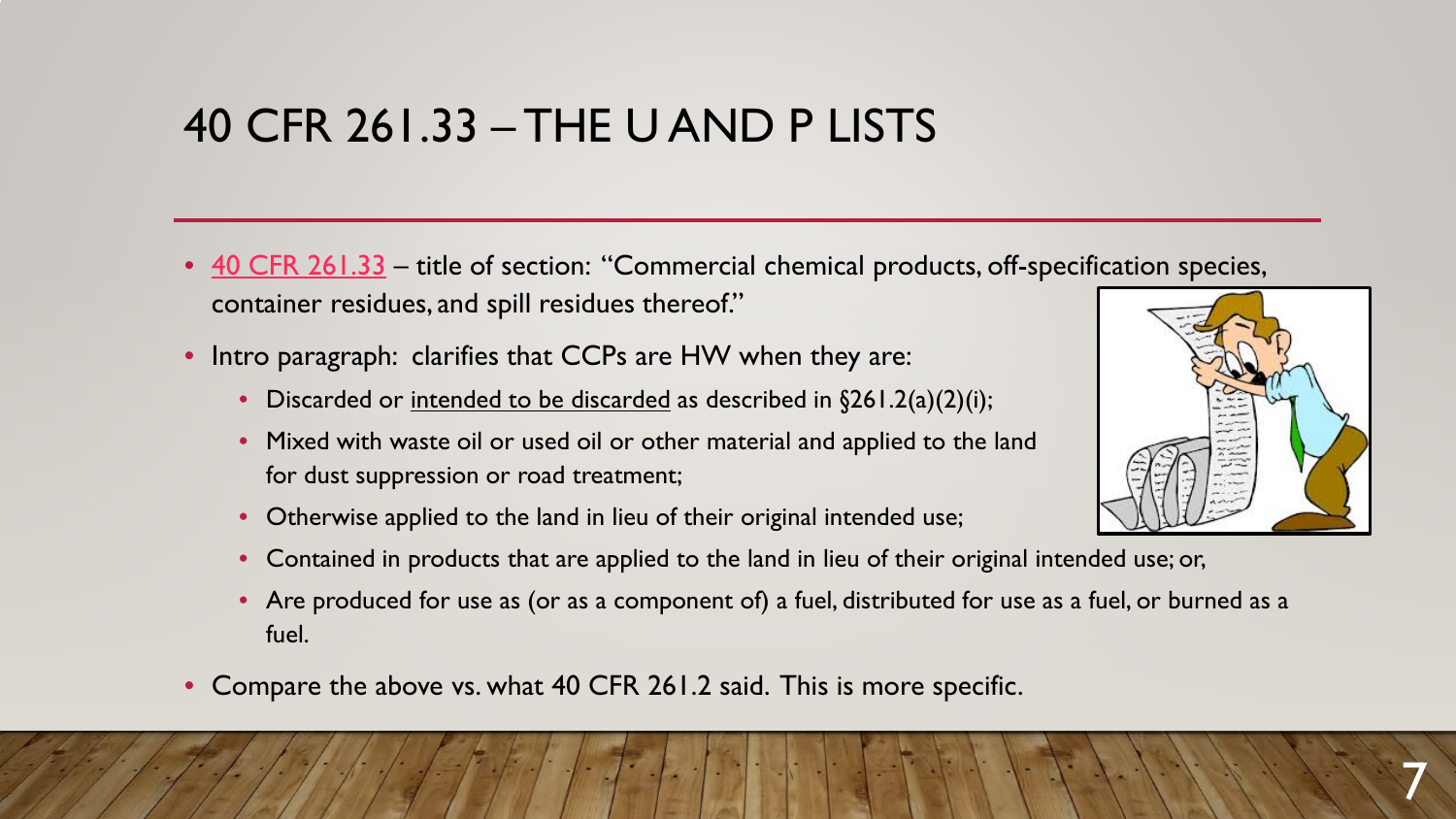## 40 CFR 261.33 – CCP**<sup>S</sup>** AND OFF-SPEC CCP**<sup>S</sup>**

- 40 CFR 261.33(a): listed CCPs includes any "commercial chemical product, or manufacturing chemical intermediate having the generic name listed in paragraph (e) or (f)."
	- Paragraph (e) is for acute CCPs (P-listed).  $\sim$  200 P listings.
		- Acute wastes are more highly regulated than non-acute wastes.
		- Generator category calculation, satellite accumulation limit, empty container management, etc. (ROL [14827](https://rcrapublic.epa.gov/files/14827.pdf), [14875\)](https://rcrapublic.epa.gov/files/14875.pdf).
	- Paragraph (f) is for non-acute CCPs (U-listed).  $\sim$  400 U listings.



• 40 CFR 261.33(b): listed CCPs also include any "off-specification commercial chemical product or manufacturing chemical intermediate which, if it met specifications, would have the generic name listed in paragraph (e) or (f) of this section."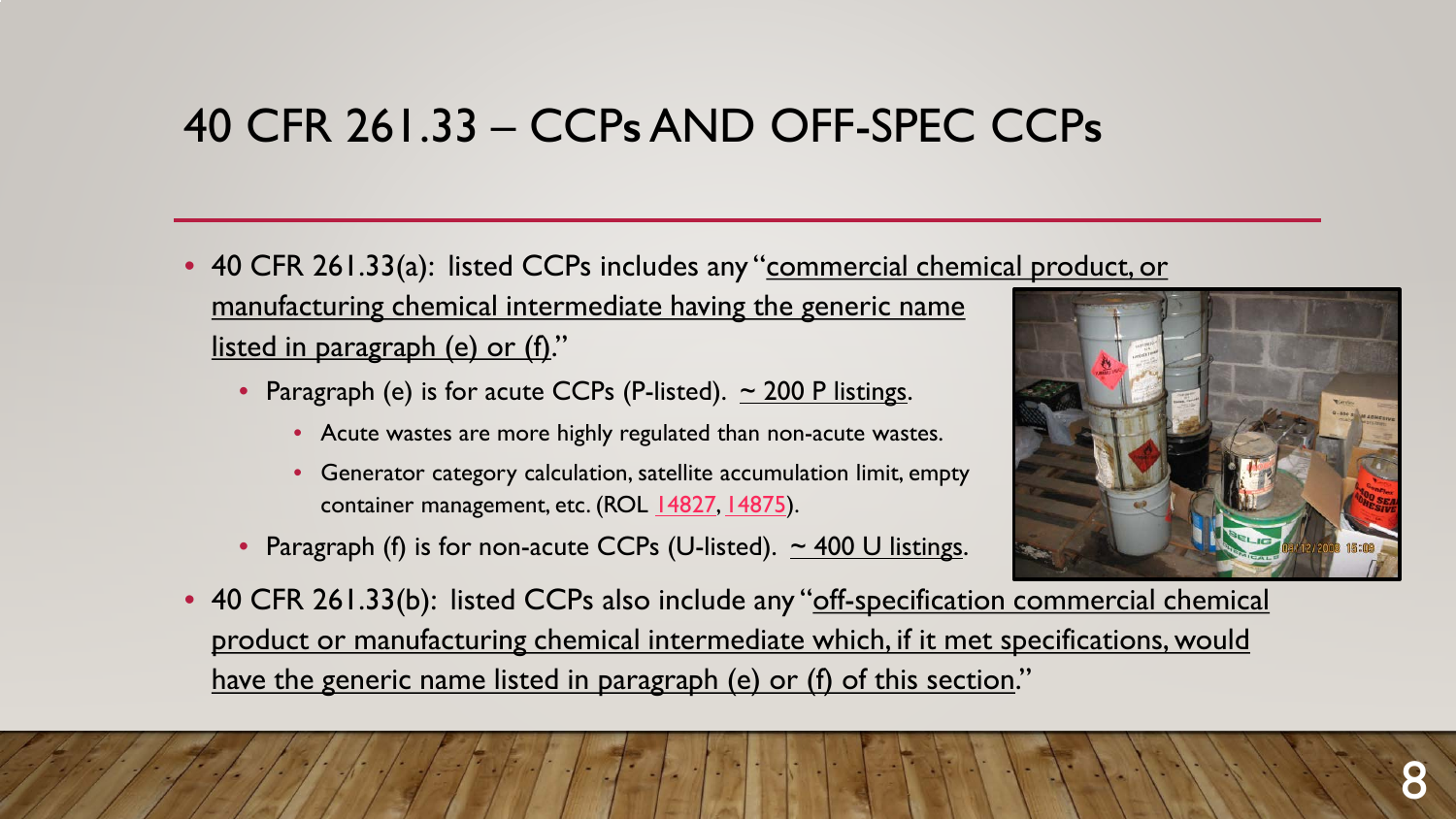

# 40 CFR 261.33 – CONTAINER RESIDUES

- 40 CFR 261.33(c): listed CCPs also include any "residue remaining in a container or in an inner liner removed from a container that has held any commercial chemical product or manufacturing chemical intermediate having the generic name listed in paragraphs (e) or (f) of this section, unless the container is empty as defined in §261.7(b) or §266.507 of this chapter."
- 40 CFR 261.33(c) Comment: "Unless the residue is being beneficially used or reused, or legitimately recycled or reclaimed; or being accumulated, stored, transported or treated prior to such use, re-use, recycling or reclamation, EPA considers the residue to be intended for discard, and thus, a hazardous waste."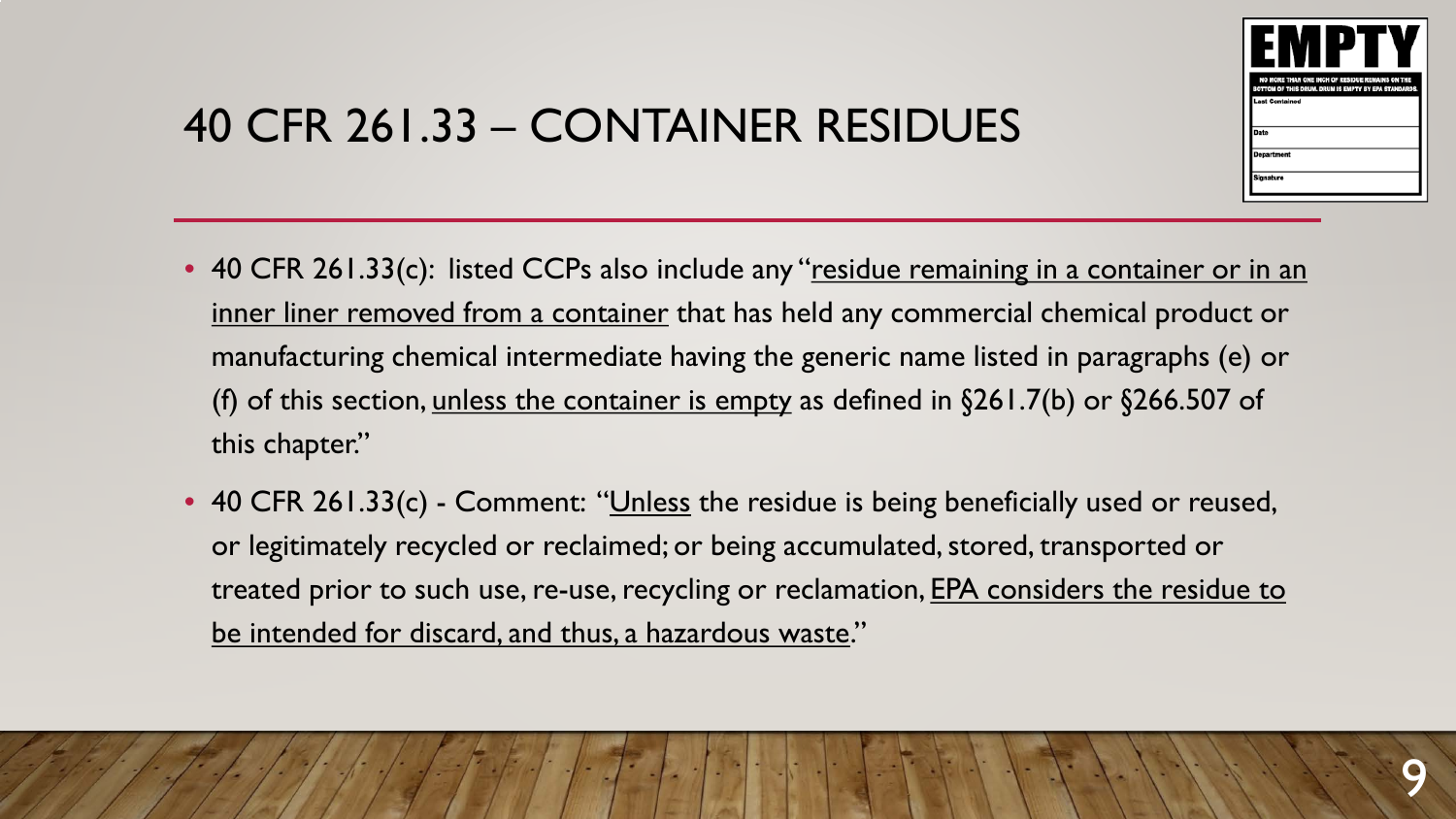#### 40 CFR 261.33 – SPILL RESIDUES



• 40 CFR 261.33(d): listed CCPS also include "any residue or contaminated soil, water or other debris resulting from the cleanup of a spill into or on any land or water of any commercial chemical product or manufacturing chemical intermediate having the generic name listed in paragraph (e) or (f) of this section, or any residue or contaminated soil, water or other debris resulting from the cleanup of a spill, into or on any land or water, of any off-specification chemical product and manufacturing chemical intermediate which, if it met specifications, would have the generic name listed in paragraph (e) or (f) of this section."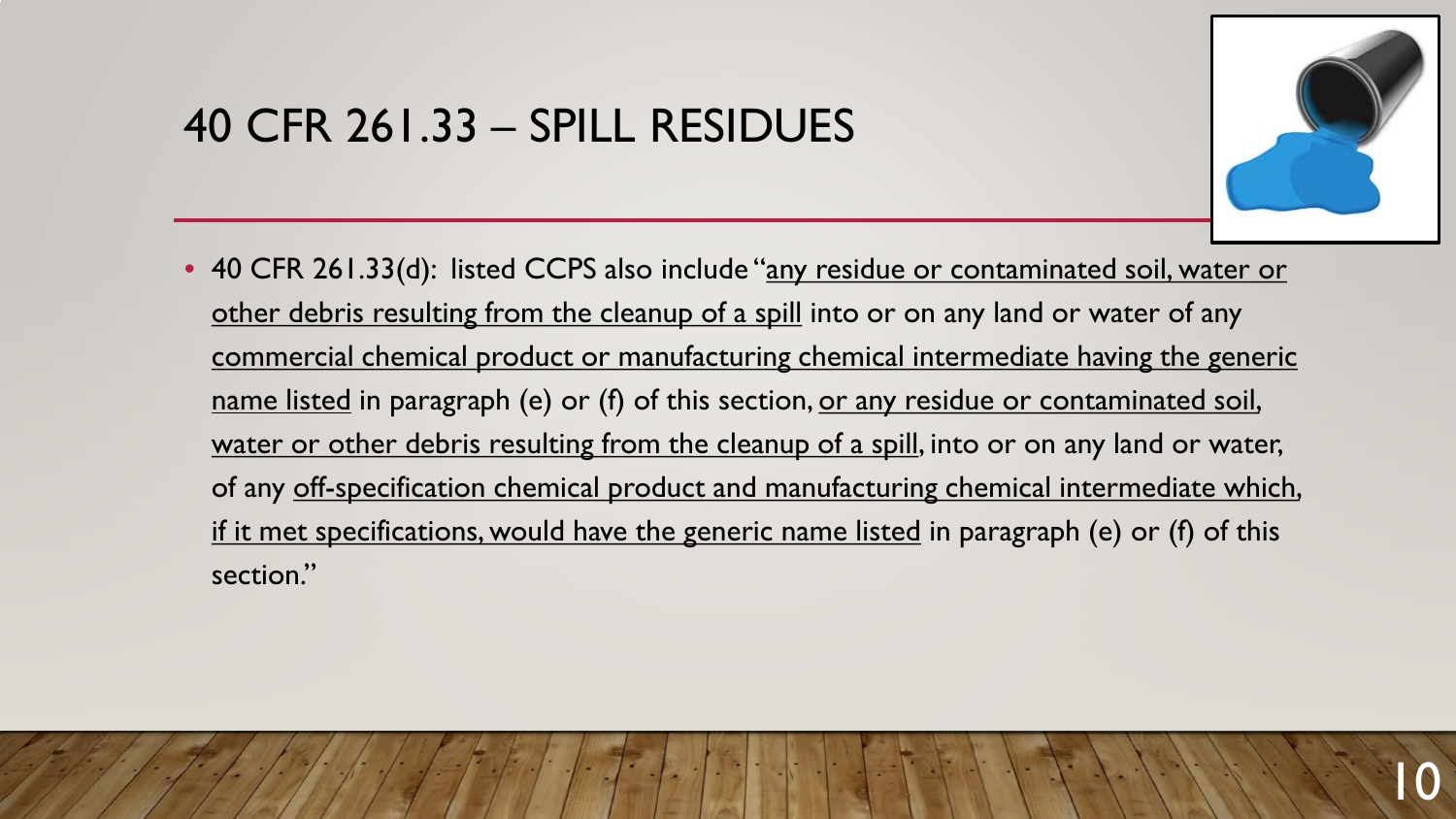# 40 CFR 261.33 – IMPORTANT CLARIFICATION ABOUT THE SCOPE OF CCP**<sup>S</sup>**



11

• 40 CFR 261.33(d) - Comment: "The phrase 'commercial chemical product or manufacturing chemical intermediate having the generic name listed in …' refers to a chemical substance which is manufactured or formulated for commercial or manufacturing use which consists of the commercially pure grade of the chemical, any technical grades of the chemical that are produced or marketed, and all formulations in which the chemical is the sole active ingredient. It does not refer to a material, such as a manufacturing process waste, that contains any of the substances listed in paragraph (e) or (f). Where a manufacturing process waste is deemed to be a hazardous waste because it contains a substance listed in paragraph (e) or (f), such waste will be listed in either §261.31 or §261.32 or will be identified as a hazardous waste by the characteristics set forth in subpart C of this part."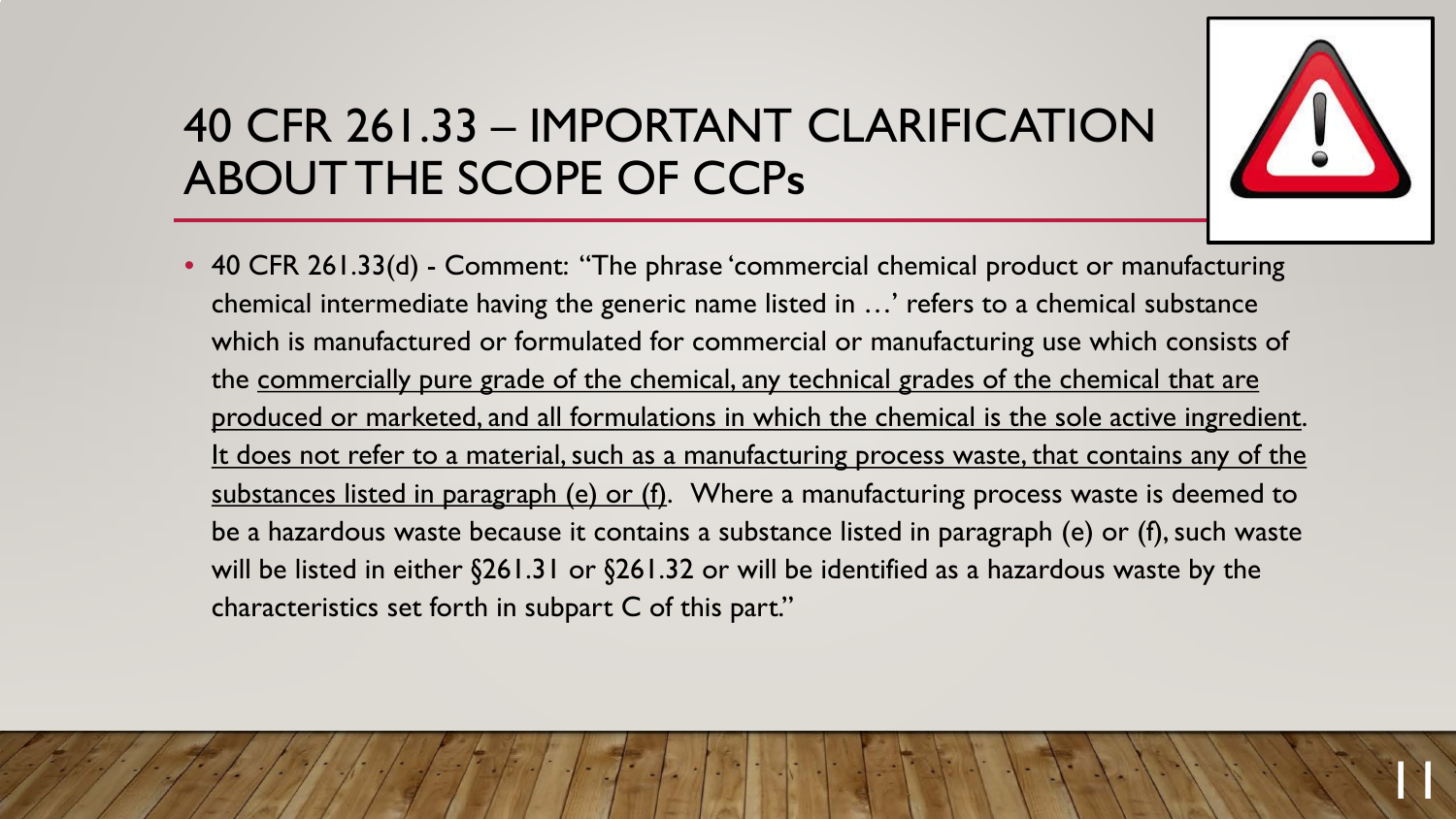# SOLE ACTIVE INGREDIENT TEST



- Product with > 1 active ingredient is not a U- or P-listed CCP waste (ROL [13530](https://rcrapublic.epa.gov/files/13530.pdf)).
- Still "sole active ingredient" if the product is diluted for use, e.g., lab standards, pesticides (ROL [11021,](https://rcrapublic.epa.gov/files/11021.pdf) [11523\)](https://rcrapublic.epa.gov/files/11523.pdf).
- "Sole active ingredient" does not include ingredients that do not contribute to the overall functioning of the product, such as propellants, diluents, preservatives, etc. (ROL, [11405\)](https://rcrapublic.epa.gov/files/11405.pdf).
- Paint wastes containing U-listed solvents are not U waste (ROL [11180](https://rcrapublic.epa.gov/files/11180.pdf), [11349](https://rcrapublic.epa.gov/files/11349.pdf), [11513](https://rcrapublic.epa.gov/files/11513.pdf)).
- Fertilizer product that includes a U- or P-listed pesticide or herbicide is not a CCP HW because the fertilizer is also an active ingredient (ROL [14820](https://rcrapublic.epa.gov/files/14820.pdf)).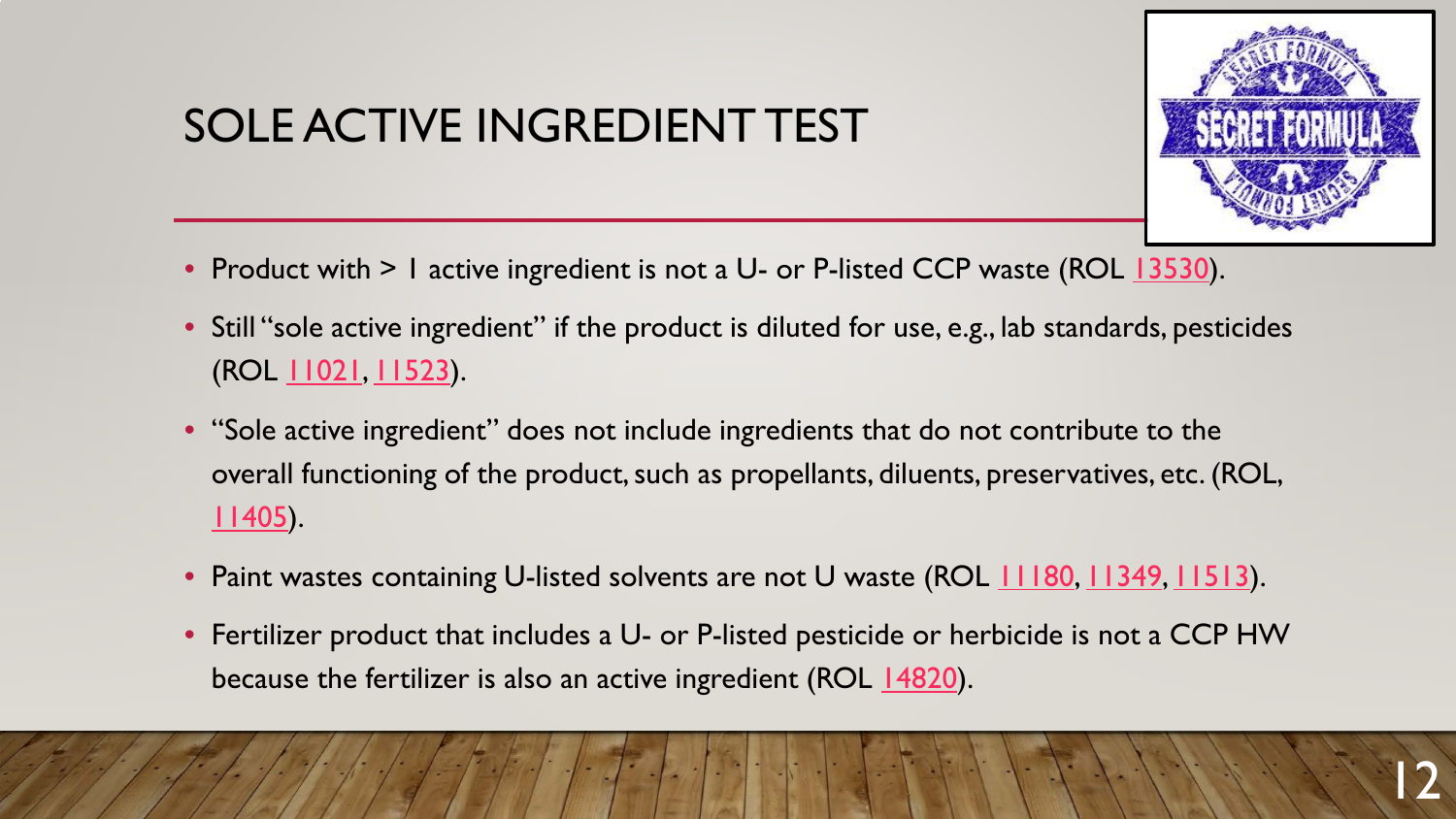#### ABOUT CAS NUMBERS

- Chemical Abstracts Service (CAS) Numbers are very important:
	- All but a few of the U- and P-listed compounds have one.
	- CAS number makes searching for the EPA waste code easier. Hint: search the U and P lists [online.](https://www.ecfr.gov/cgi-bin/text-idx?SID=1e6d31255b84b9747d0734a206d87428&mc=true&node=pt40.28.261&rgn=div5#se40.28.261_133)
	- Things to remember about CAS Numbers and the U and P listings:
		- Some chemical compounds have more than one CAS number.
		- Some chemical are sold under trade names  $\sim$  chemical name.
		- MSDS or technical data sheets can help identify ingredients and CAS number(s).
		- EPA has said that the generic chemical names in the U and P lists determine applicability of the listings, not the CAS numbers (ROL  $\overline{11687}$ ,  $\overline{14175}$ ).

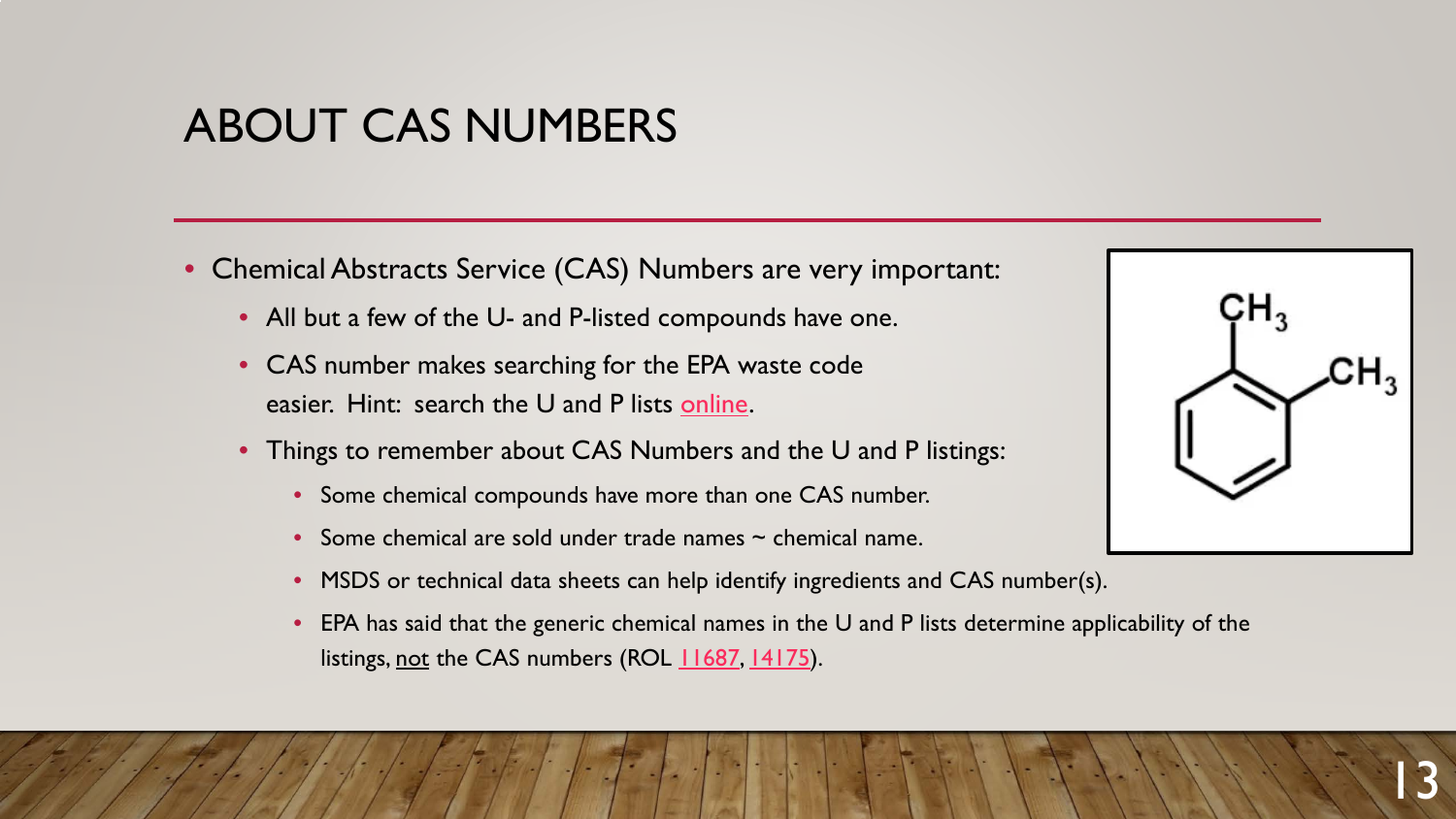# BUT WAIT – THERE'S ONE MORE TYPE OF CCP!

- Usually F- and K-listed wastes do not include unused products, but there's one exception.
- F027: Discarded unused formulations containing tri-, tetra-, or pentachlorophenol or discarded unused formulations containing compounds derived from these chlorophenols. (This listing does not include formulations containing Hexachlorophene synthesized from prepurified 2,4,5-trichlorophenol as the sole component.)
- Primarily applies to unused pesticides.
- Not likely to come up often, as these pesticides have largely been banned in the USA for decades.
- Old stocks of it might be hanging around.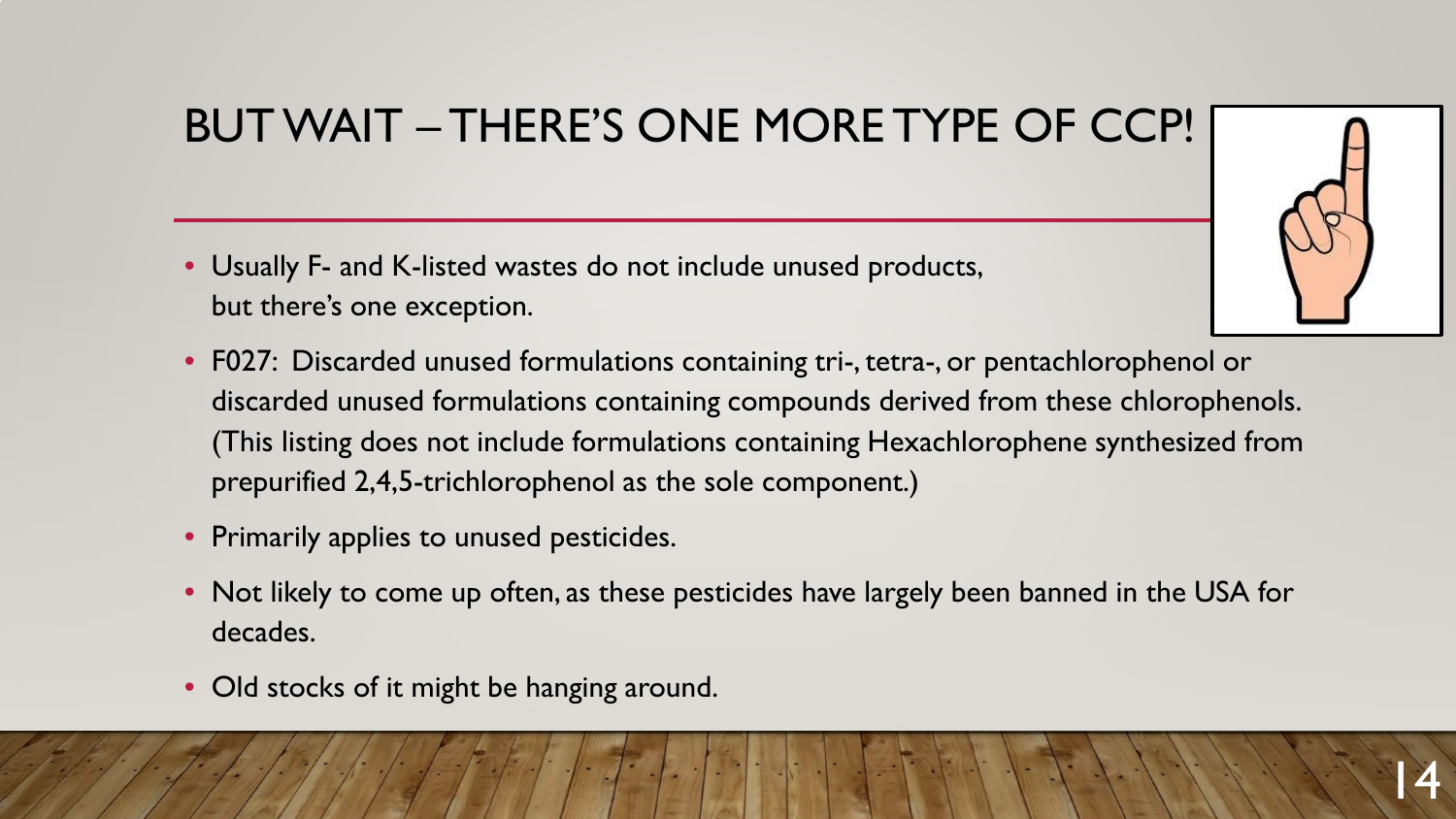# WHAT MATERIALS ARE NOT CCP HAZARDOUS WASTES?

- Any material that has been used.
	- Spent materials (solvents, etc.).
	- Materials that have been used in their normal manner applied pesticides (ROL [11182](https://rcrapublic.epa.gov/files/11182.pdf), [12238](https://rcrapublic.epa.gov/files/12238.pdf), [11535\)](https://rcrapublic.epa.gov/files/11535.pdf), biological specimens containing formaldehyde preservative (ROL [11076](https://rcrapublic.epa.gov/files/11076.pdf))
- Process wastes that contain U- and P-listed compounds (ROL [12024](https://rcrapublic.epa.gov/files/12024.pdf)).
	- Could be characteristic HW or F/K-listed, however.
- Products that contain more than one active ingredient (fails sole active ingredient test).
- Discarded products that contain more than one U- or P-listed constituent.
	- Note: mixtures of different U- and P- listed CCP HWs remain HW, and carry all applicable U and P waste codes.

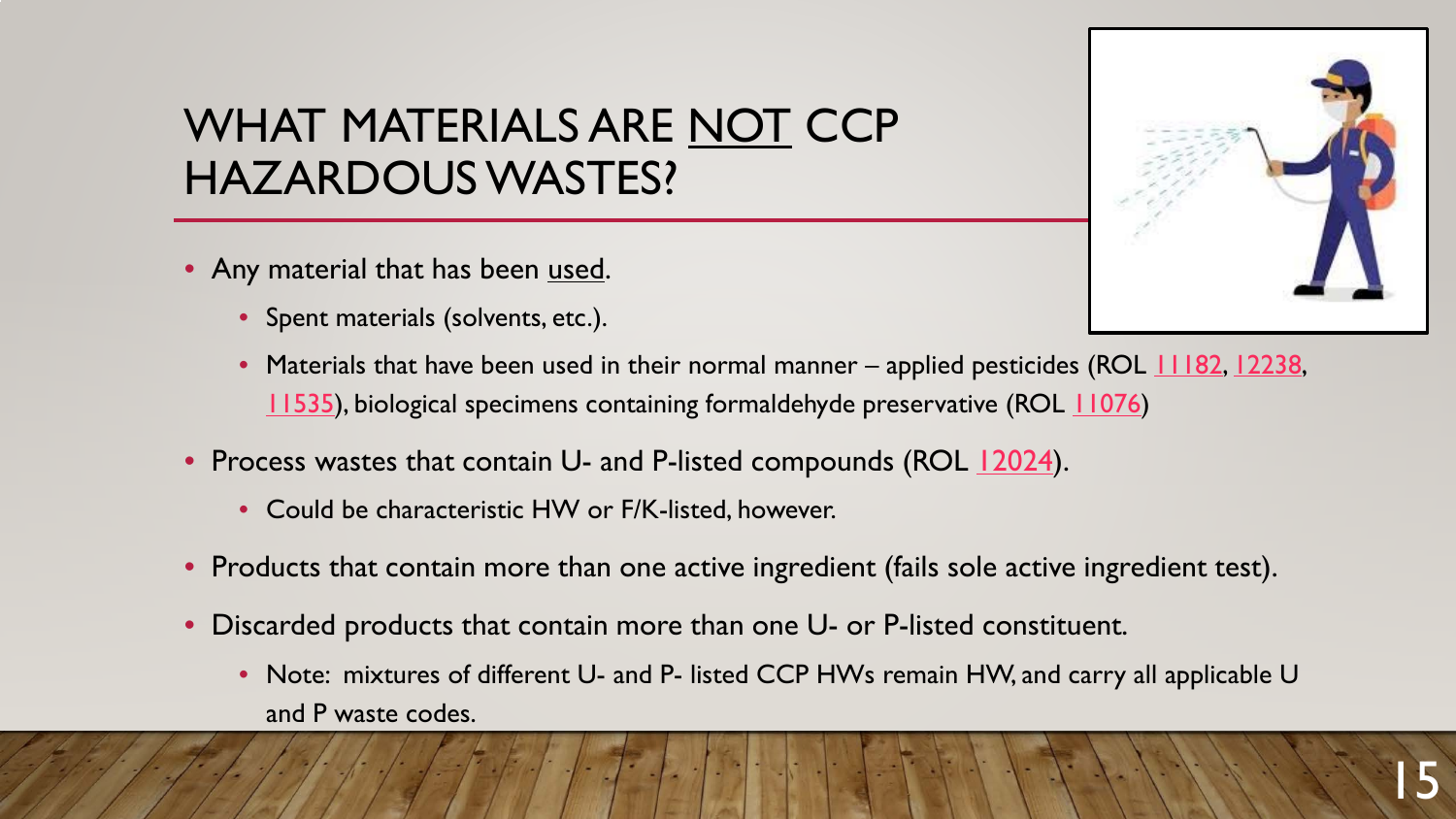

#### USE-REUSE EXEMPTION

- 40 CFR 261.2(e).
- Applies to materials that are:
	- Used or reused as ingredients in an industrial process to make a product, provided the materials are not being reclaimed; or
	- Used or reused as effective substitutes for commercial products; or
	- Returned to the original process from which they are generated, without first being reclaimed or land disposed….
- Subject to:
	- Documentation of claims (40 CFR 261.2(f)), and
	- Sham recycling and legitimacy criteria provisions of the DSW Rule.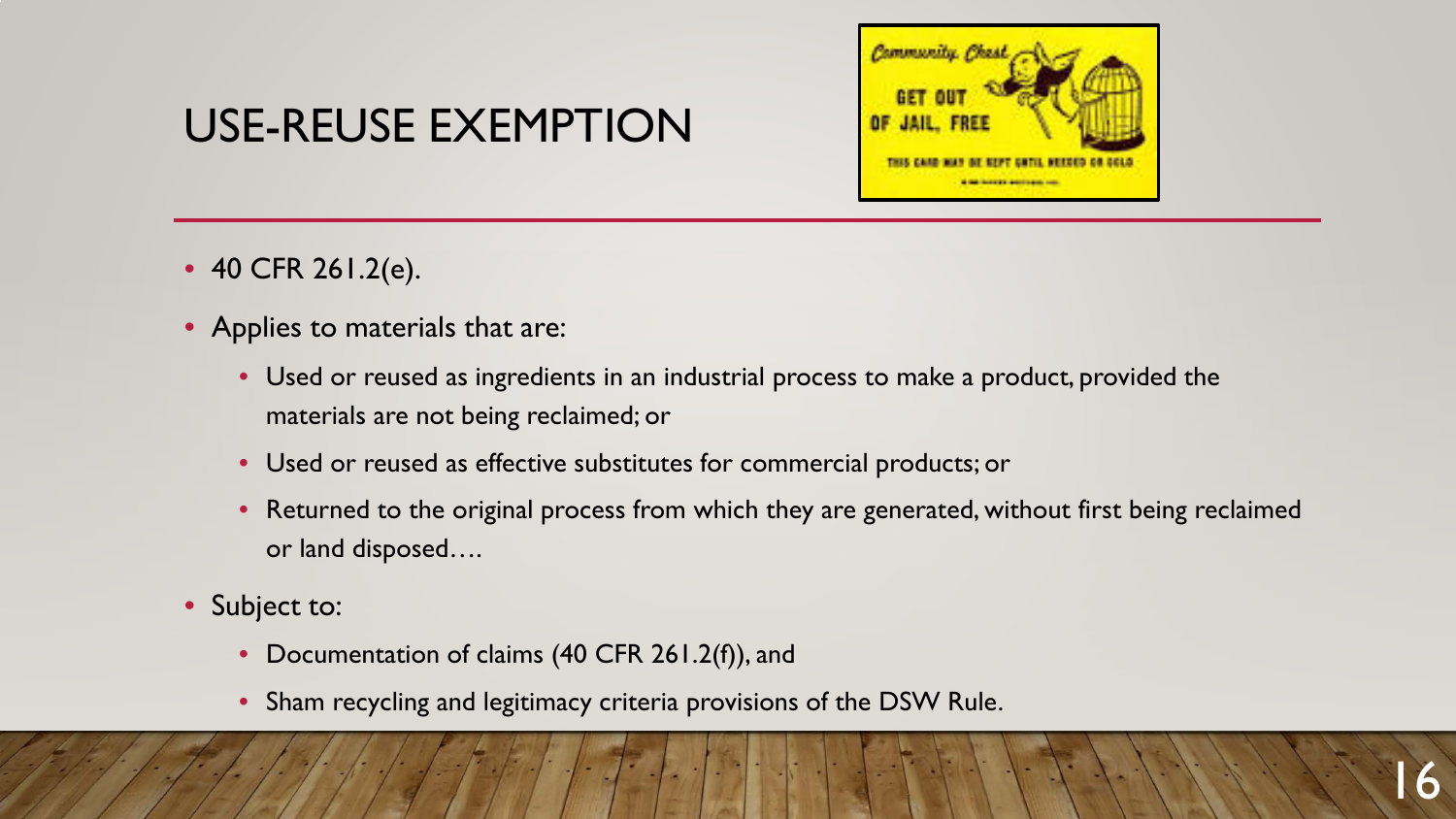# FUEL-TO-FUEL EXEMPTION - 40 CFR 261.2(**C**)(2)(**II**).

- Normally CCPs that are burned for energy recovery are solid wastes.
- The FTF provision exempts materials that are burned for energy recovery or contained in fuels, if they are themselves fuels.
	- Off-spec fuel (e.g., "bad" gasoline) sent for fuel blending.
	- Fuel tank bottoms sent for fuel blending.
	- Fuel/water mixtures sent for fuel blending.
	- Aerosol can propellants captured and burned for energy recovery (ROL [11717\)](https://rcrapublic.epa.gov/files/11717.pdf).
- Must be burned for energy recovery, not incinerated (ROL [12773](https://rcrapublic.epa.gov/files/12773.pdf)).
- If off-spec fuel is legitimately reclaimed, it is not a solid under Table 1, so don't need to invoke the FTF exemption (ROL  $11615$ , [14503](https://rcrapublic.epa.gov/files/14503.pdf), [14883\)](https://rcrapublic.epa.gov/files/14883.pdf).



17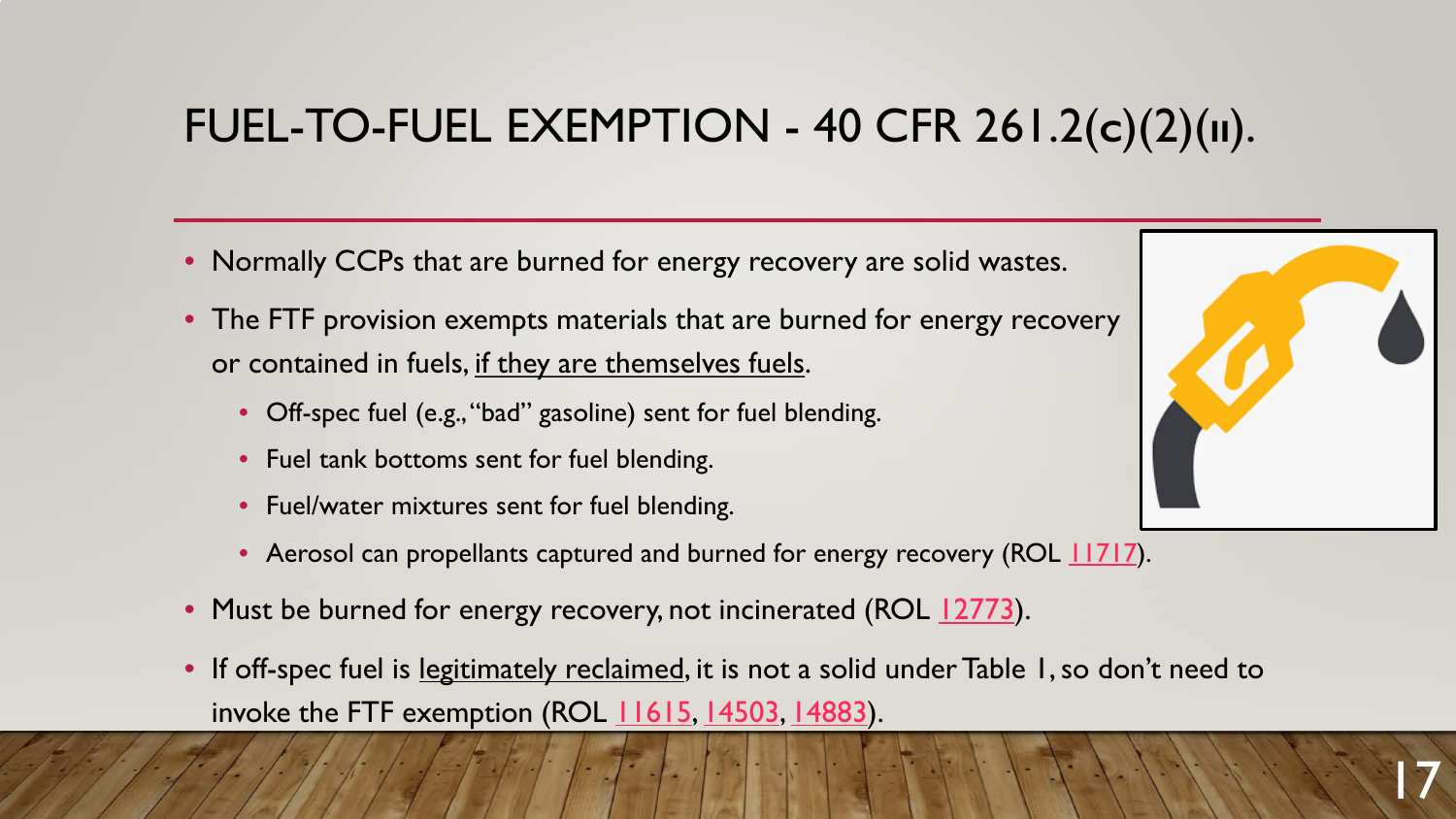# DETERMINING THE POINT OF GENERATION

- EPA has said that CCPs become waste when a decision is made to discard them (ROL [12996](https://rcrapublic.epa.gov/files/12996.pdf), [13431\)](https://rcrapublic.epa.gov/files/13431.pdf).
- CCPs are not subject to speculative accumulation.
- Does this mean all CCPs are exempt from regulation?
- Answer: No!
- Remember 40 CFR 261.2(b), which said that a waste is abandoned (discarded) if it is "accumulated, stored, or treated (but not recycled) before or in lieu of being abandoned by being disposed of, burned or incinerated."
- Also, EPA has said if a generator claims they are going to reclaim a CCP, they must be able to demonstrate that it's legitimately recyclable (ROL [11501](https://rcrapublic.epa.gov/files/11501.pdf), [13743](https://rcrapublic.epa.gov/files/13743.pdf)).

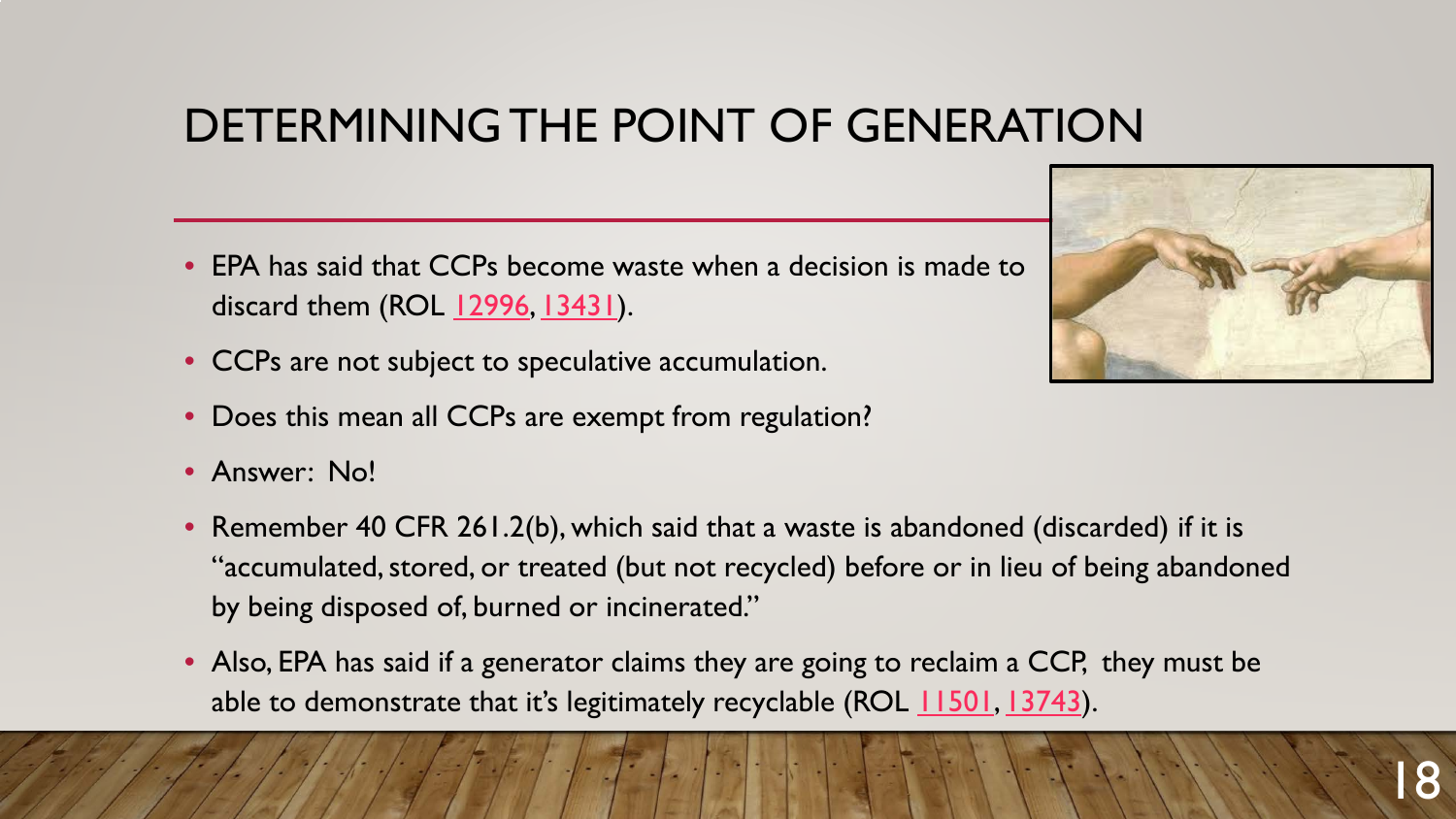#### POINT OF GENERATION – CASE STUDY

- Paint locker w/ hundreds of gallons of paint found during an inspection.
- Generator claimed not HW, but virgin product.
- However:
	- Had no use for the paint (had shut down their paint line).
	- Had made no arrangements to use, reuse or recycle it.
	- Much of the product was old and unusable (some decades old).
	- DEEP determined they were "accumulating, storing, or treating in lieu of disposing" as per §261.2(b).
	- They were cited for HW violations.

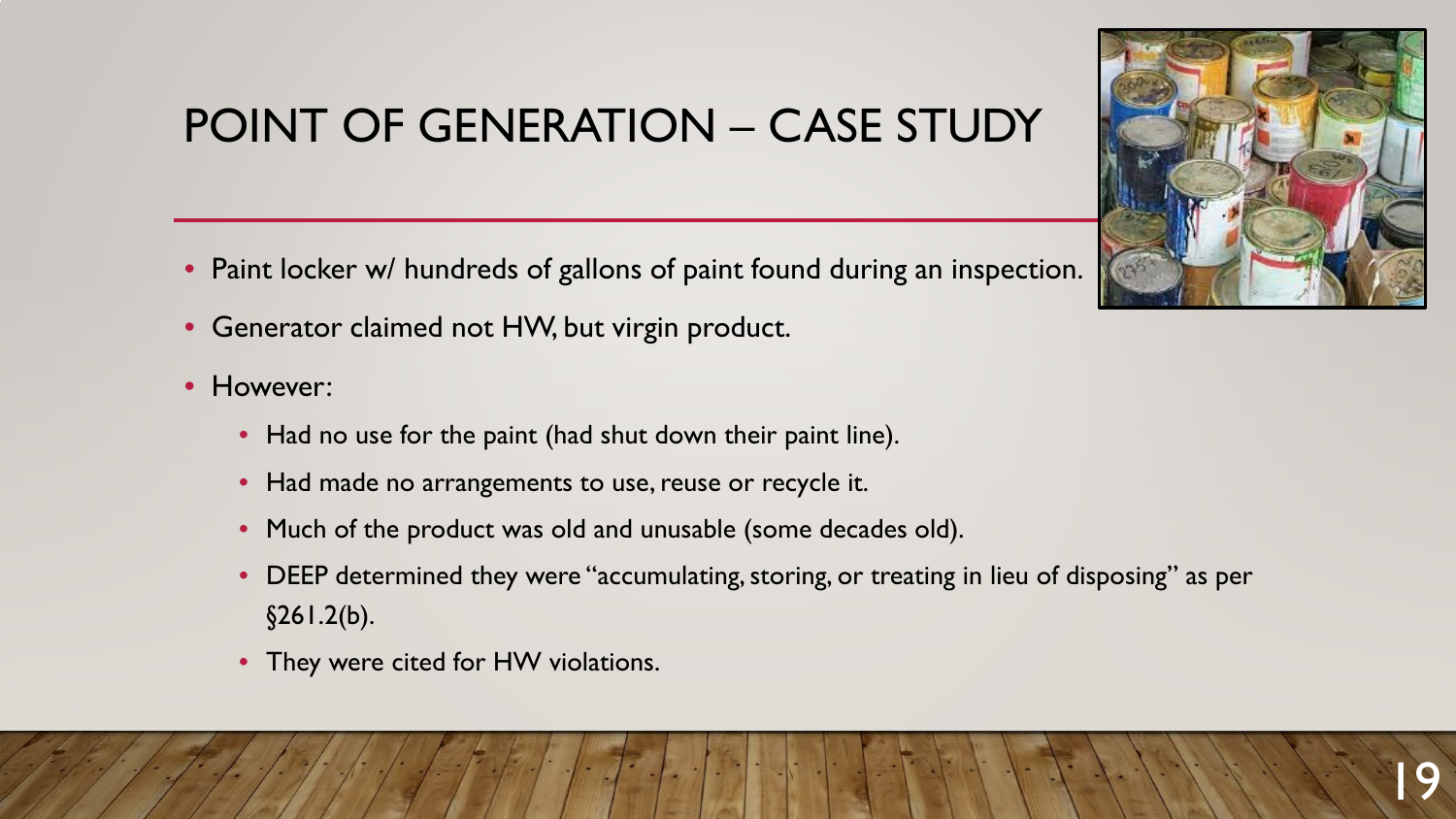# DOCUMENTATION OF CLAIMS

• 40 CFR 261.2(f).



- "Respondents in actions to enforce … RCRA" claiming that a material is not a solid waste must show there is a known market or disposition and that they meet the terms of the exclusion or exemption. In particular:
	- Provide appropriate documentation supporting their claim (e.g., recycling contract, shipping records to recyclers, etc.).
	- O/O of recycling facility must show they have the necessary equipment to recycle it.
- CT DEEP asks for documentation during inspection. If it is inadequate, we will cite a violation of 261.2(f).

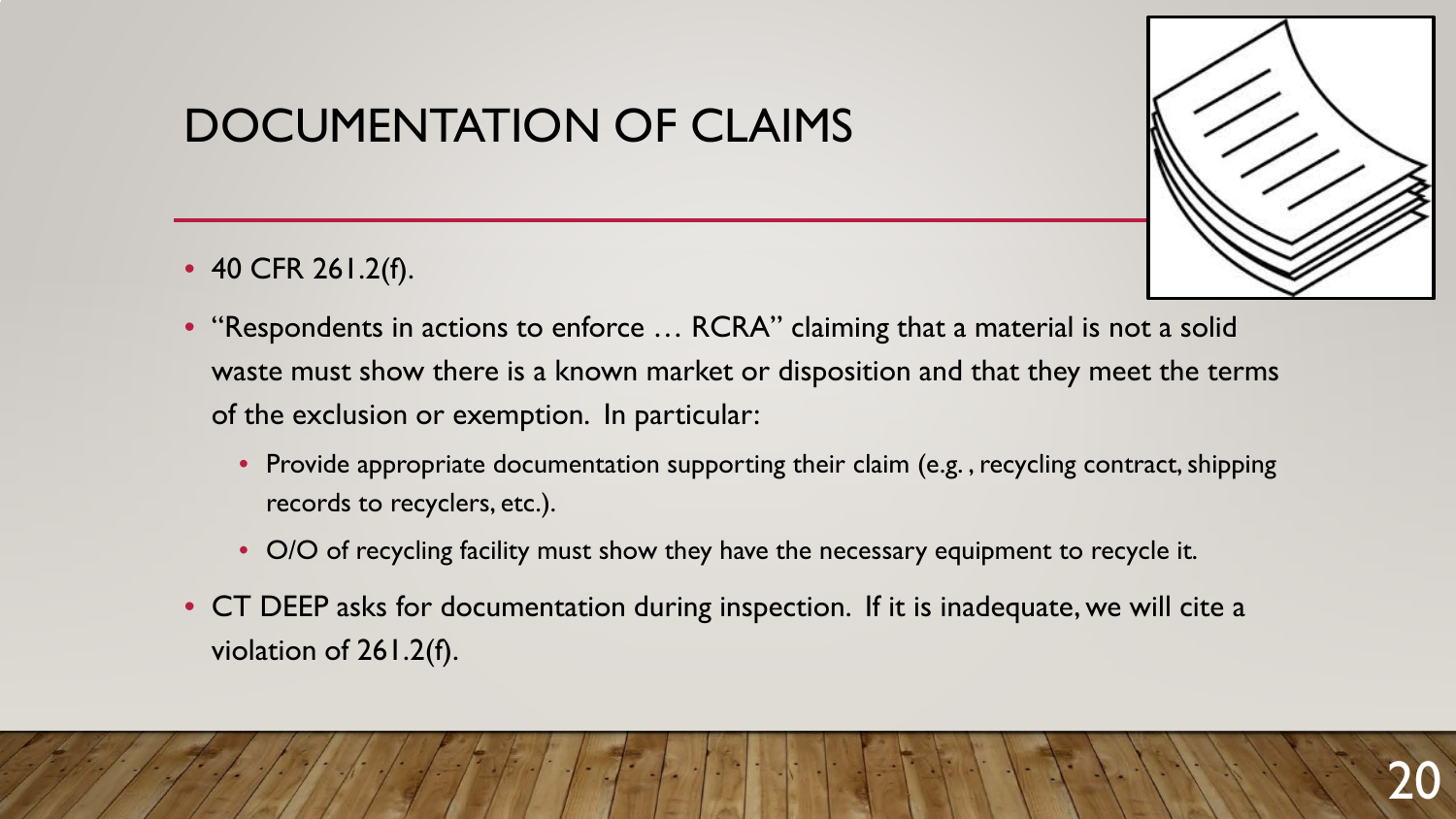

#### SHAM RECYCLING

- 40 CFR 261.2(g) if sham recycling, it's a solid waste.
- Added with the 2008 DSW Rule. Amended in 2015 and 2018. Not yet applicable in CT.
- References legitimacy criteria in 40 CFR 260.43:
	- Material must provide a useful contribution to the recycling process.
	- The recycling process must produce a valuable product or intermediate.
	- The generator and the recycler must manage the hazardous secondary material as a valuable commodity.
	- Must consider "toxics along for the ride."
- [Past guidance about the legitimacy of recycling still applies, such as the 4/26/89 "Lowrance](https://rcrapublic.epa.gov/files/11426.pdf) Memo" and others.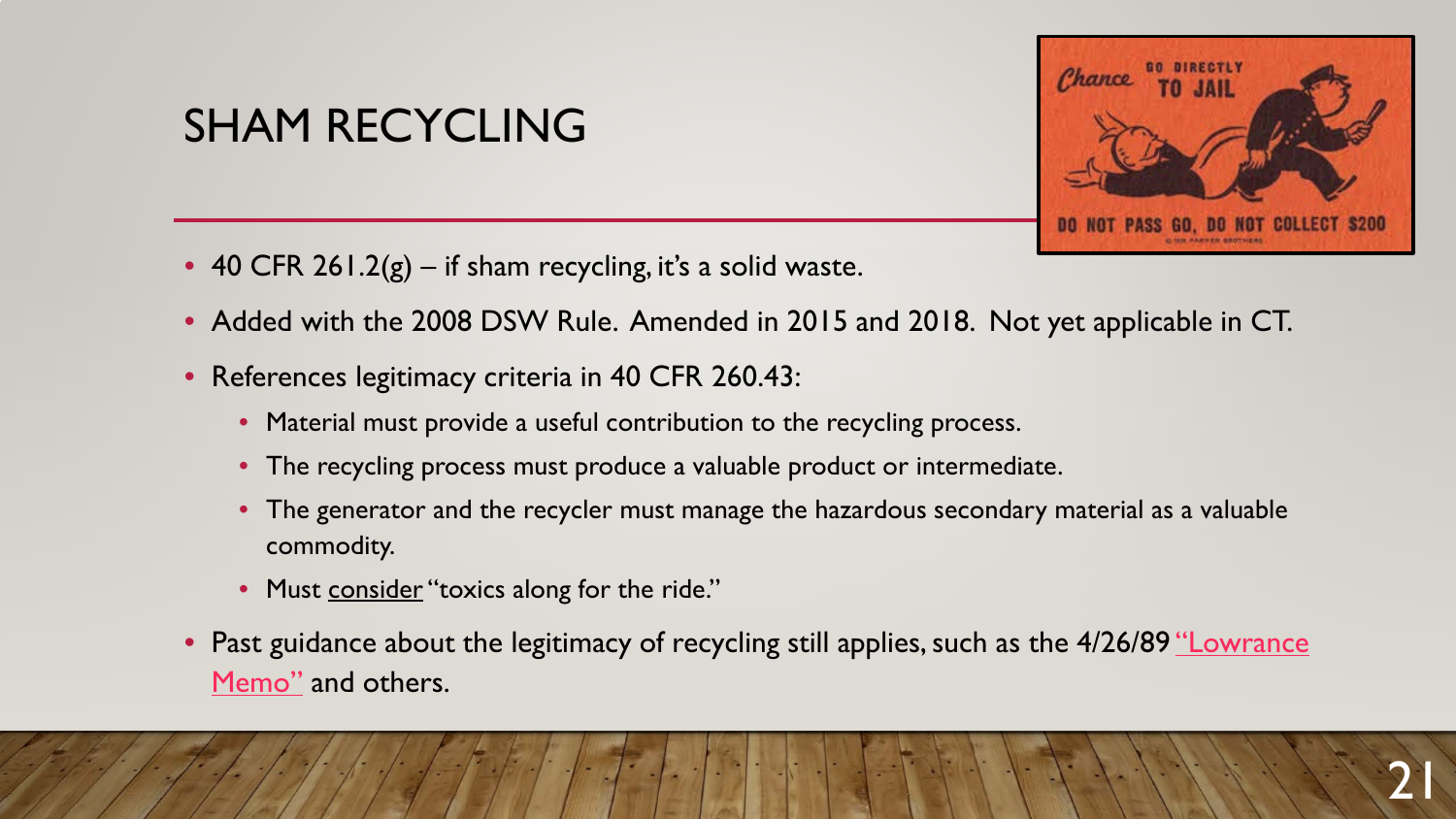

#### LET'S TALK ABOUT SPILLS

- EPA policy interpretations indicate spilled CCPs are generally SW and HW as soon as the release occurs (ROL [13568,](https://rcrapublic.epa.gov/files/13568.pdf) [14650\)](https://rcrapublic.epa.gov/files/14650.pdf).
- Where the spill occurs doesn't matter. It could be outdoors, or in a warehouse (ROL [11161,](https://rcrapublic.epa.gov/files/11161.pdf) [13335\)](https://rcrapublic.epa.gov/files/13335.pdf).
- If the CCP is reclaimed from the spill residue, it is exempt. However, the generator has the burden of proving that the residue is recyclable in order for it to be exempt (ROL [13743\)](https://rcrapublic.epa.gov/files/13743.pdf). EPA presumes spills to be discarded unless documented otherwise.
- CCPs spilled prior to the effective date of RCRA don't become HW until they are removed from storage or disposal – e.g., dug up  $(ROL 12090)$  $(ROL 12090)$ .

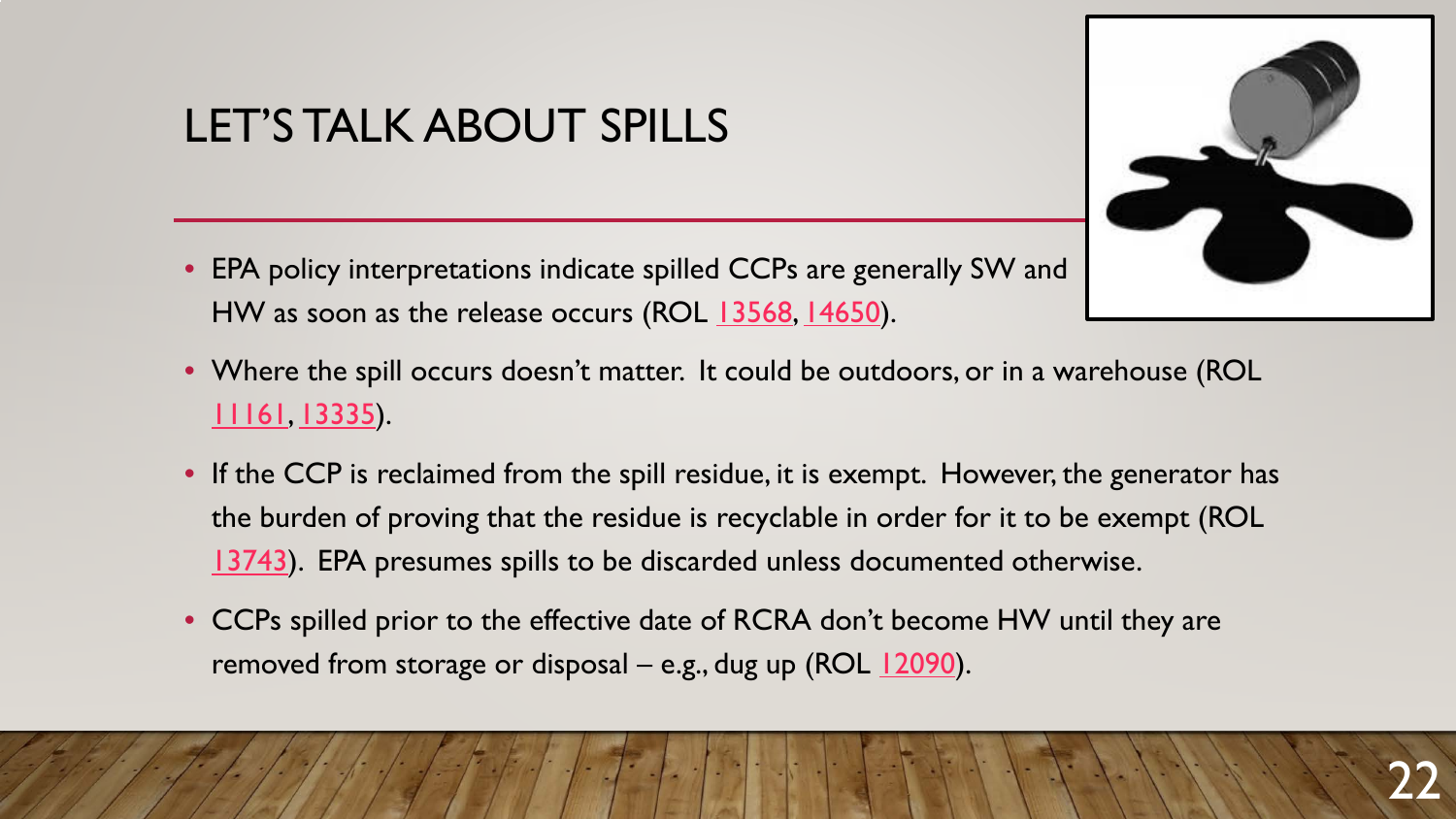#### "CONTAINED-IN" WASTES



- EPA "contained-in" principle: a material that contains a listed hazardous waste is itself a listed hazardous waste.
	- This principle applies to materials that contain U- and P-listed HW.
	- Applies to environmental media, but also spill-cleanup residues (absorbent, booms, pads), used wipers, etc.
- EPA "contained-in policy."
	- Only applies to contaminated environmental media (soil, sediment, groundwater, surface water) – not to other "contained-in" wastes.
	- Exempt if concentrations are low enough that they can be deemed to no longer contain listed hazardous waste.
	- DEEP has a [contained in policy that is posted on the DEEP website](https://portal.ct.gov/DEEP/Waste-Management-and-Disposal/Remediation-Waste/RCRA-Contained-In-Policy).

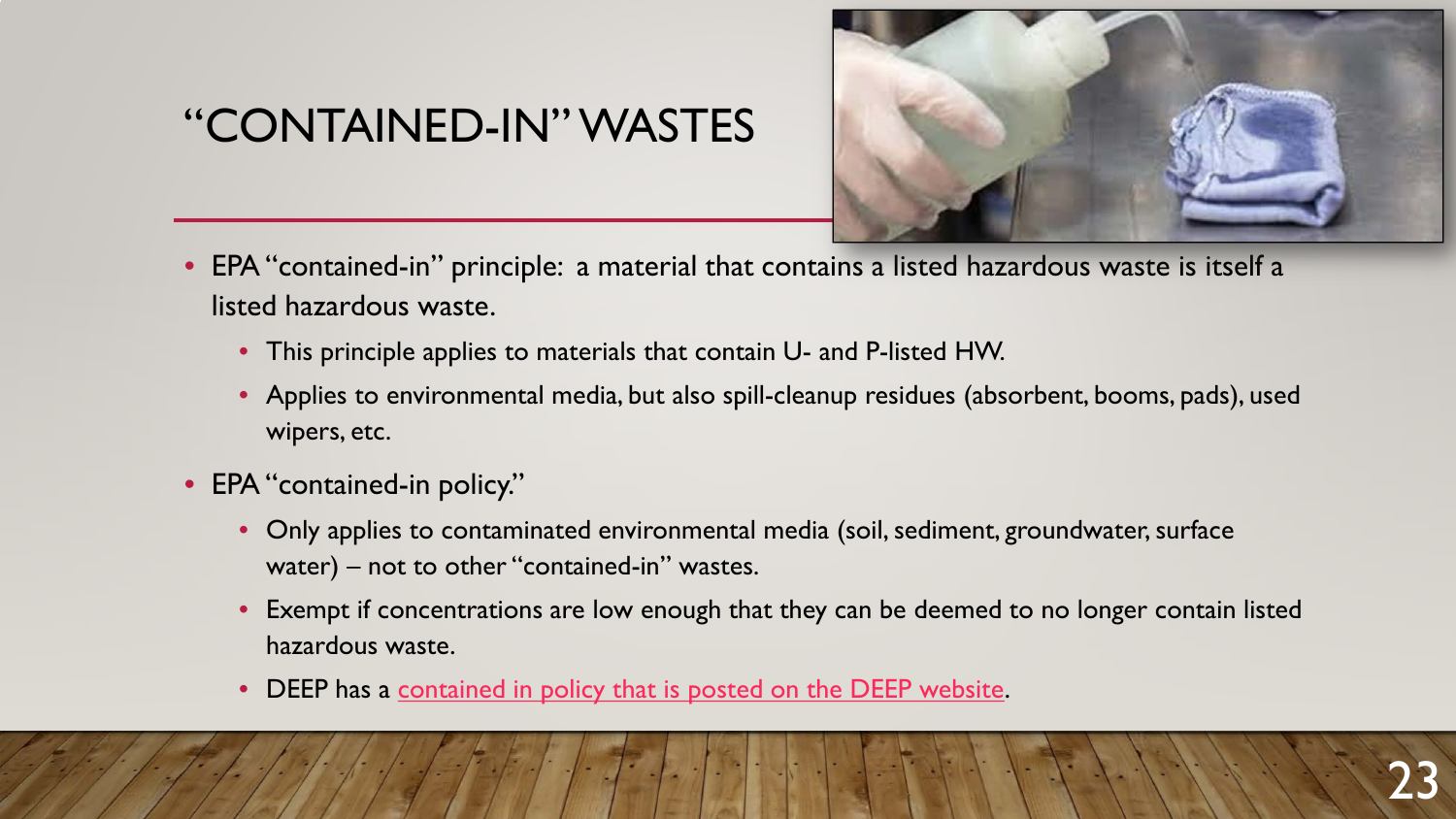# CONTAINER RINSATES

- Rinsates from non-empty containers are fair game (see 40 CFR 261.7):
- 

- If the CCP is listed, the rinsate is listed (ROL [11374](https://rcrapublic.epa.gov/files/11374.pdf)).
- If the CCP is characteristic, the rinsate is hazardous if it is characteristically hazardous (ROL [14708\)](https://rcrapublic.epa.gov/files/14708.pdf).
- Rinsates from triple-rinsing P-listed containers are P-listed waste (ROL [12299](https://rcrapublic.epa.gov/files/12299.pdf), [12455](https://rcrapublic.epa.gov/files/12455.pdf), [12917\)](https://rcrapublic.epa.gov/files/12917.pdf).
- Rinsates from RCRA-empty containers
	- Rinsates are newly-generated wastes and can be hazardous if characteristic (ROL [14708\)](https://rcrapublic.epa.gov/files/14708.pdf).
	- Listings do not carry through.

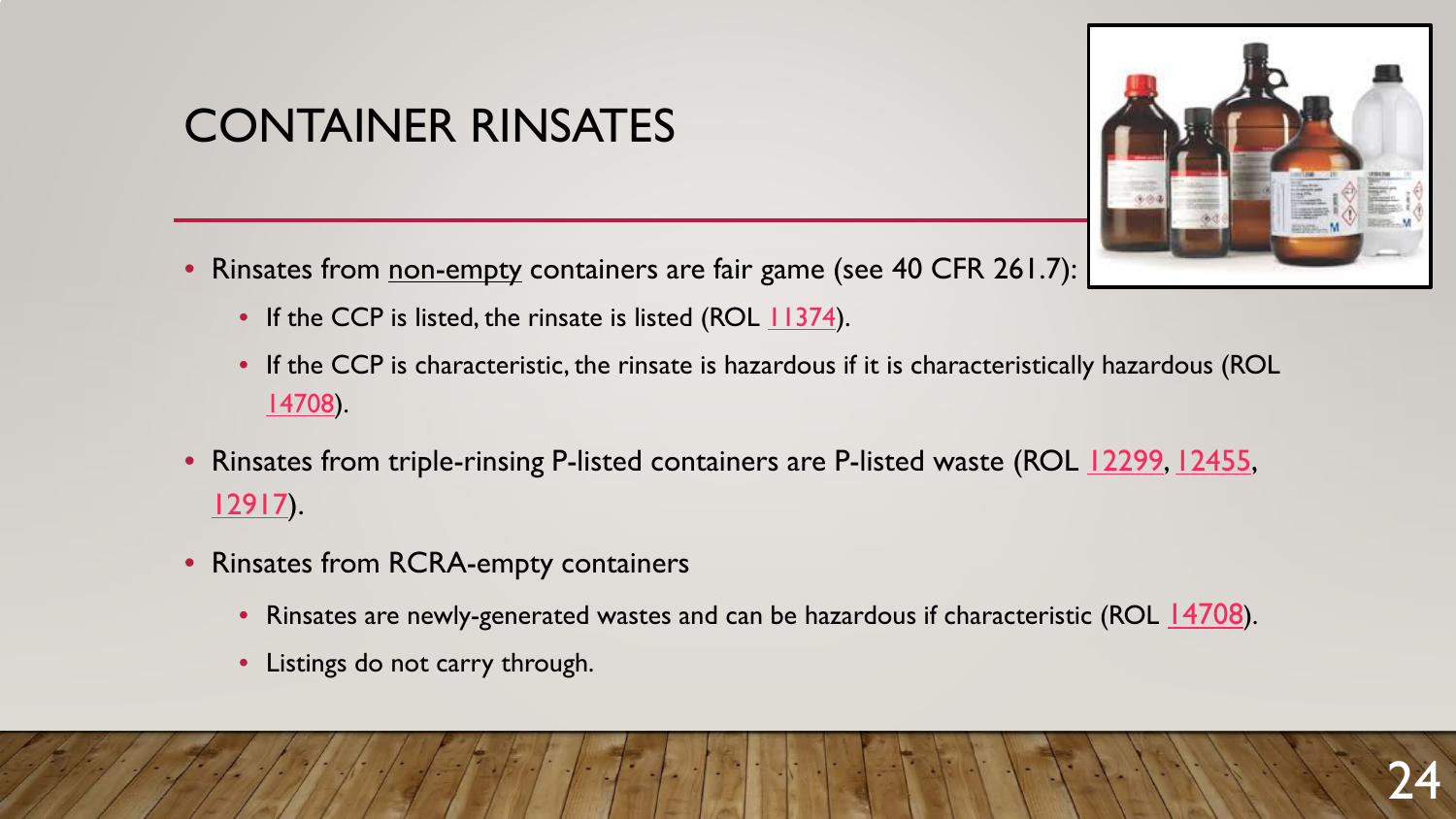# MANUFACTURED ARTICLES

- EPA's interpretations about whether "manufactured articles" are CCPs has varied over the years.
- Some interpretations imply that manufactured articles are not CCPs (ROL [13310,](https://rcrapublic.epa.gov/files/13310.pdf) [14817,](https://rcrapublic.epa.gov/rcraonline/results.xhtml) [14850\)](https://rcrapublic.epa.gov/files/14850.pdf).
- Some imply they are CCPs (ROL [11584,](https://rcrapublic.epa.gov/files/11584.pdf) [11666,](https://rcrapublic.epa.gov/files/11666.pdf) [11726,](https://rcrapublic.epa.gov/files/11726.pdf) [12120,](https://rcrapublic.epa.gov/files/12120.pdf) [13490,](https://rcrapublic.epa.gov/files/13490.pdf) [13356,](https://rcrapublic.epa.gov/files/13356.pdf) [14012,](https://rcrapublic.epa.gov/files/14012.pdf) [14468,](https://rcrapublic.epa.gov/files/14468.pdf) [14887](https://rcrapublic.epa.gov/files/14887.pdf), [14920](https://rcrapublic.epa.gov/files/14920.pdf)).





- Examples: batteries, thermometers, thermostats, fluorescent lamps, printed circuit boards, airbags.
- DEEP believes it is best not to apply a "manufactured article" test to determining if a material is a CCP.

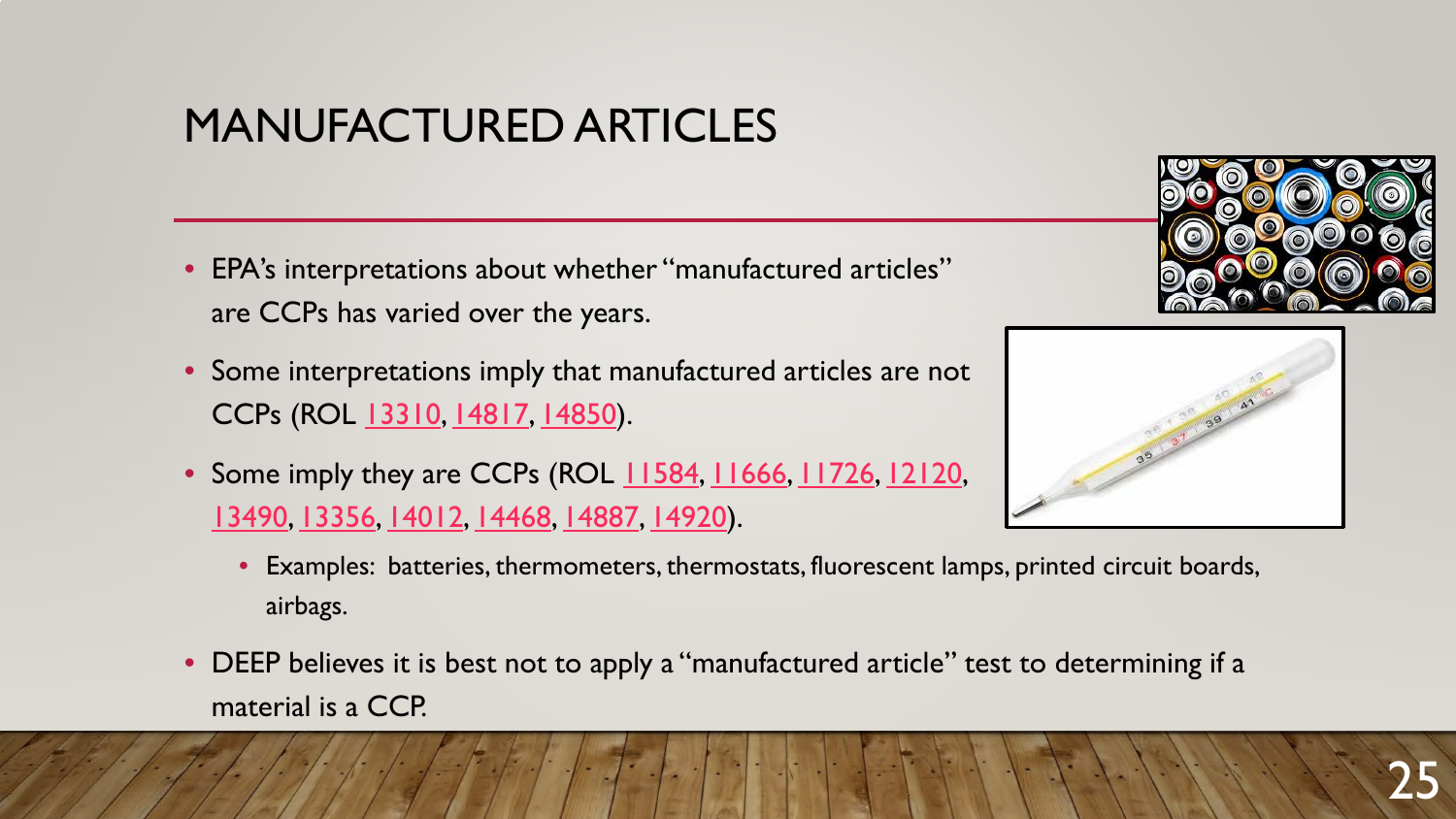# CLOSING THOUGHTS

- Don't assume that just because a material doesn't look like a hazardous waste means that it isn't a hazardous waste.
- Be on the lookout for CCPs:
	- Virgin product storage areas.
	- Labs.
	- Returned products.
	- Discontinued processes, unused portions of buildings.
- Don't fall into the trap of "it's an unused product, so it can't be a waste."
- Document legitimate use/reuse or recycling.
- Consider the possibility of sham recycling.



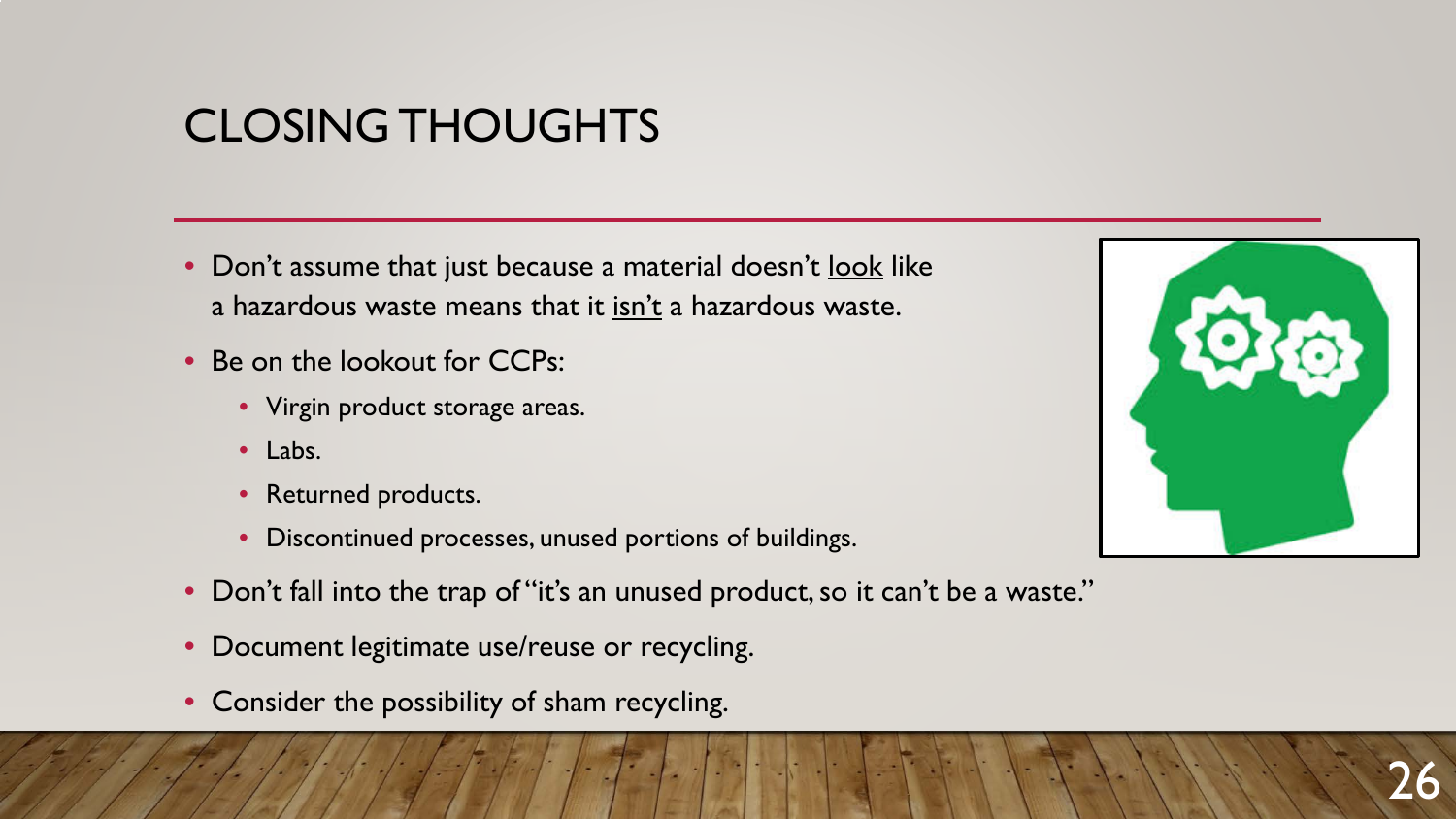#### **RESOURCES**

- RCRA Online: <https://rcrapublic.epa.gov/rcraonline/>
- EPA Checklist to determine if a CCP is a solid or hazardous waste: <https://rcrapublic.epa.gov/files/14837.pdf>
- US EPA, "[A User-Friendly Reference Document for Hazardous Waste Listings"](https://www.epa.gov/hw/user-friendly-reference-document-hazardous-waste-listings)
- [RCRA Training Module on HW Identification](https://www.epa.gov/rcra/resource-conservation-and-recovery-act-rcra-training-module-about-hazardous-waste)
- [DEEP list of RCRA Online documents pertaining to commercial](https://portal.ct.gov/-/media/DEEP/waste_management_and_disposal/hazardous_waste/List-of-EPA-Guidance-Docs-On-Commercial-Chemical-Products.pdf)  chemical products.



27